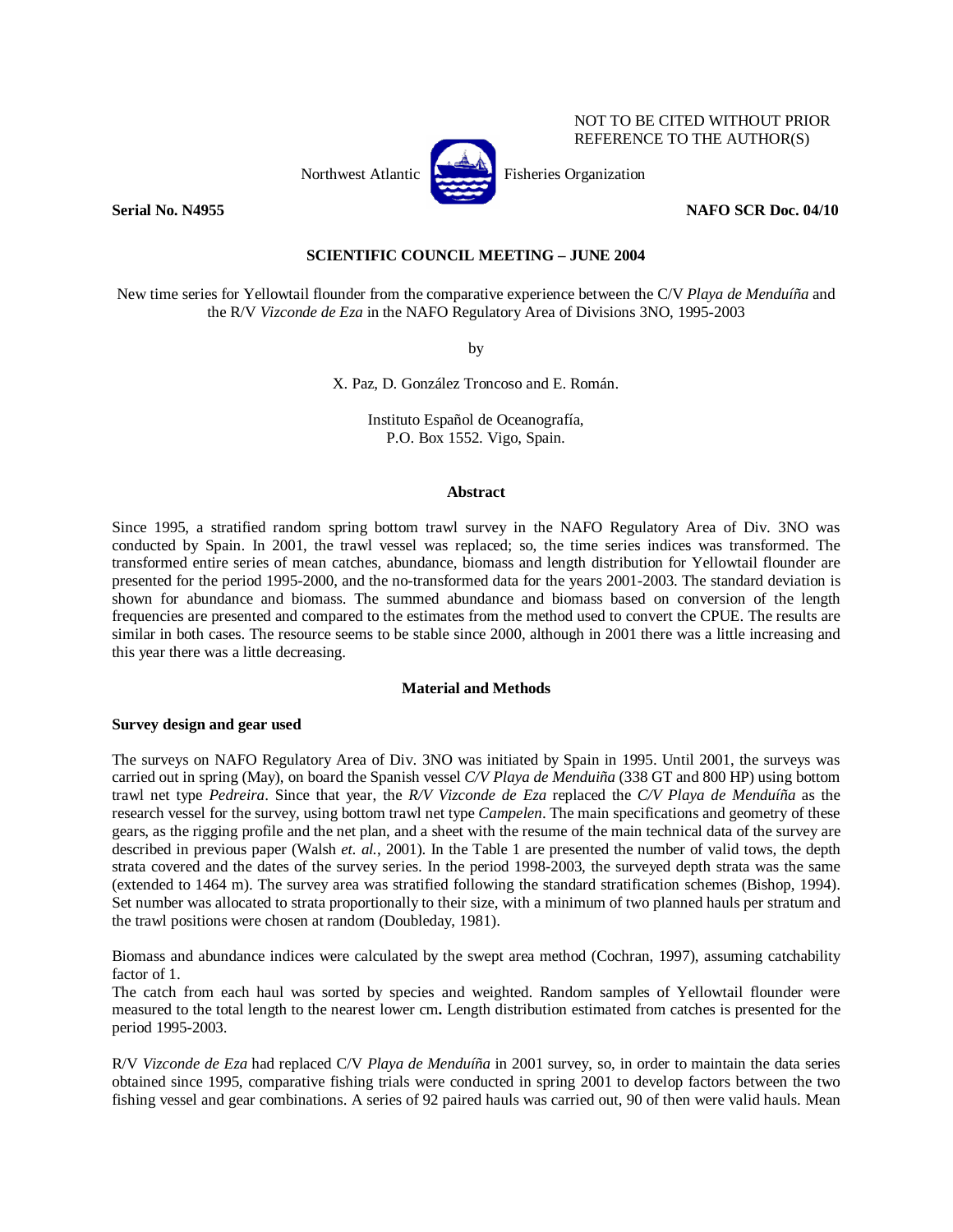catch, stratified mean catch, abundance, biomass and their respective standard deviations, and length distribution, were transformed from C/V *Playa de Menduíña* series to R/V *Vizconde de Eza* series.

Yellowtail flounder stratified mean catches and SD

The mean catch  $(\overline{y}_i)$  and the variance  $(Var_i)$  are calculated by stratum by the following formulas:

$$
\overline{y}_i = \sum_{j=1}^{T_i} \frac{y_j}{T_i}, \quad i = 1, \dots, h
$$

$$
Var_i = \sum_{j=1}^{T_i} \frac{(y_j - \overline{y}_i)^2}{T_i - 1}, \quad i = 1, ..., h
$$

where:  $y_j$  is the catch in haul *j* 

 $T_i$  is the number of hauls in the stratum  $i$ 

*h* is the total number of strata

and the stratified mean catch ( $\overline{y}_i^{str}$ ) and the stratified variance ( $Var_i^{str}$ ) by stratum are obtained as follow:

$$
\overline{y}_i^{str} = \overline{y}_i n_i, \quad i = 1, ..., h
$$
  

$$
Var_i^{str} = Var_i \frac{n_i^2}{T_i}, \quad i = 1, ..., h
$$

where:  $n_i$  is the area of the stratum *i*,  $i = 1, ..., h$ 

Then the total stratified mean catch  $(\bar{y})$  and the variance (*Var*) by year are calculated according to the formulas:

$$
\overline{Y} = \sum_{i=1}^{h} \frac{\overline{y}_i^{str}}{N}
$$

$$
Var = \sum_{i=1}^{h} \frac{Var_i^{str}}{N^2}
$$

where: 1 *h i i*  $N = \sum n$  $=\sum_{i=1}^{\infty} n_i$  is the total area by year

The stratified standard deviation (SD) by year is calculated as the square root of the stratified variance by year.

### **Conversion factors**

To convert data series it was necessary to calculate the factor power correction (FPC), typically estimated by use of catch per unit of effort (CPUE) observations for the two vessels. In this case, a multiplicative model solved by generalized method by haul was adjusted to convert mean catch, abundance and biomass. Although there are many models to convert the CPUE, we choose one of them that has less error (Wilderbuer *et al.*, 1998, González Troncoso and Paz, 2003).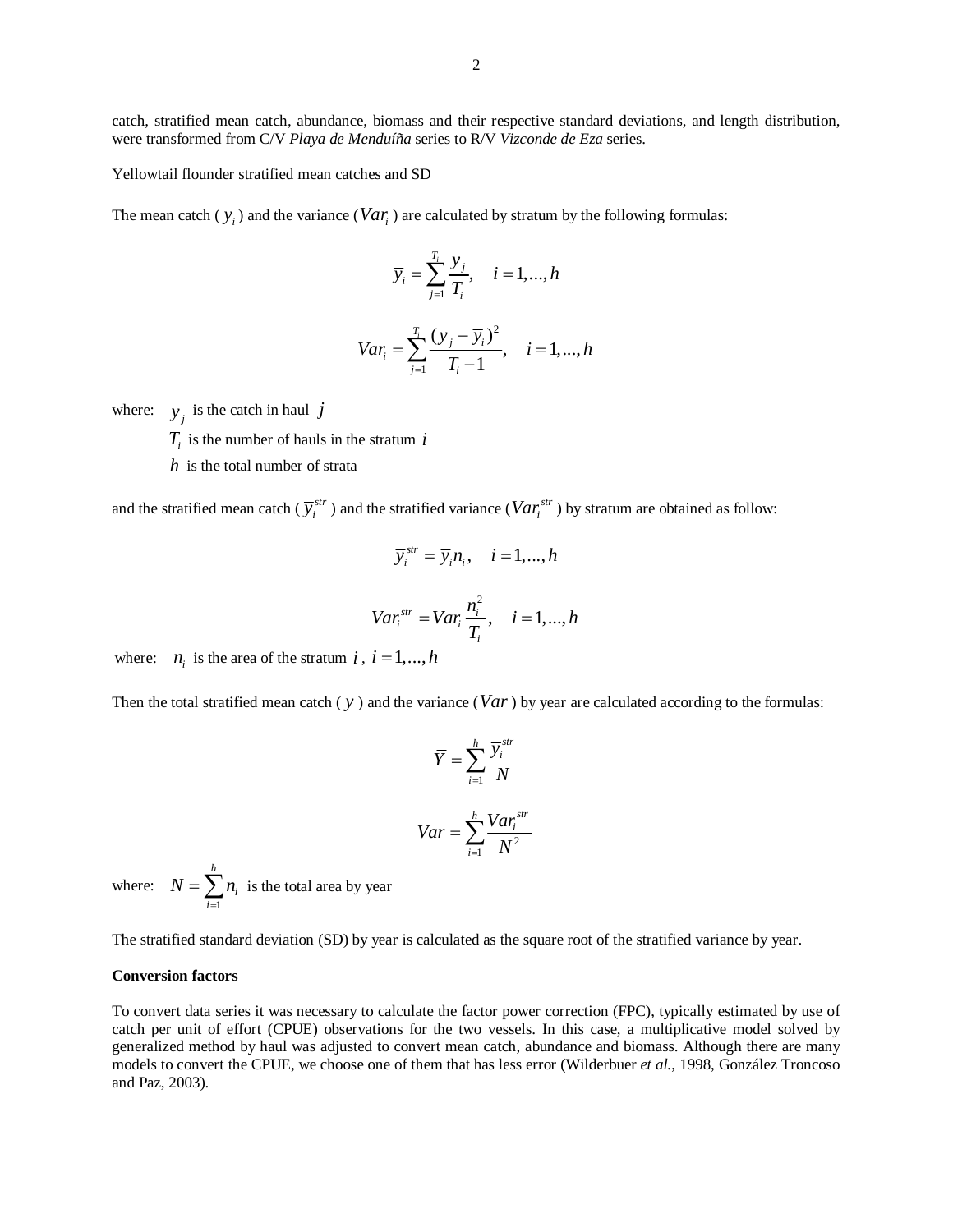Robson (1966) proposed the following multiplicative model to establish the relationship between the CPUEs for the two ships:

$$
CPUE_{ij} = e^{\mu + t_i + h_j + \varepsilon_{ij}}
$$

where:  $t_i$  is the effect of the ship  $i$ ,  $i = 1, 2$ 

- $h_i$  is the effect of the haul *j*, *j* = 1,...,90
- $\mu$  is the model parameter
- $\epsilon$  is the model error

A logarithmic transformation is performed in order to obtain a linear expression:

$$
\ln(CPUE_{ij}) = \mu + t_i + h_j + \varepsilon_{ij}
$$

This equation was adjusted by generalized linear regression assuming the following restriction necessary to estimate all parameters:

$$
\sum_{i=1}^{2} t_i = 0 \Rightarrow t_1 = t = -t_2
$$

giving the following estimation of the FPC (Sissenwine and Bowman, 1978):

$$
\overline{F}PC = \frac{\overline{C}PUE_2}{\overline{C}PUE_1} = e^{2t(1+0.5s^2)}
$$
 (1)

where  $s^2$  is the variance obtained in the estimate of  $t$ .

This model was applied to convert mean catches and biomass. To convert abundance, we used the same formula but with abundance per unit of effort, instead of CPUE.

In the other hand, to convert the length distribution, the following multiplicative model, proposed by Warren (1997) was adjusted:

$$
Ratio = \alpha l^{\beta} e^{\delta l} \tag{2}
$$

where:  $Ratio = \frac{Campelen Catch}{Pedreira Catch}$  by length *l* is the length  $\alpha$ ,  $\beta$  *and*  $\delta$  are the estimated parameters.

For more details, see Paz *et al.* (2002).

We use, in all cases, only the hauls in which both vessels had non cero catch.

Following the recommendations of the 2003 Scientific Council Meeting, abundance and biomass were obtained from the two methods and compared. For obtained the biomass from the length distribution, we use the following formula:

$$
W = a(l+0.5)^b N
$$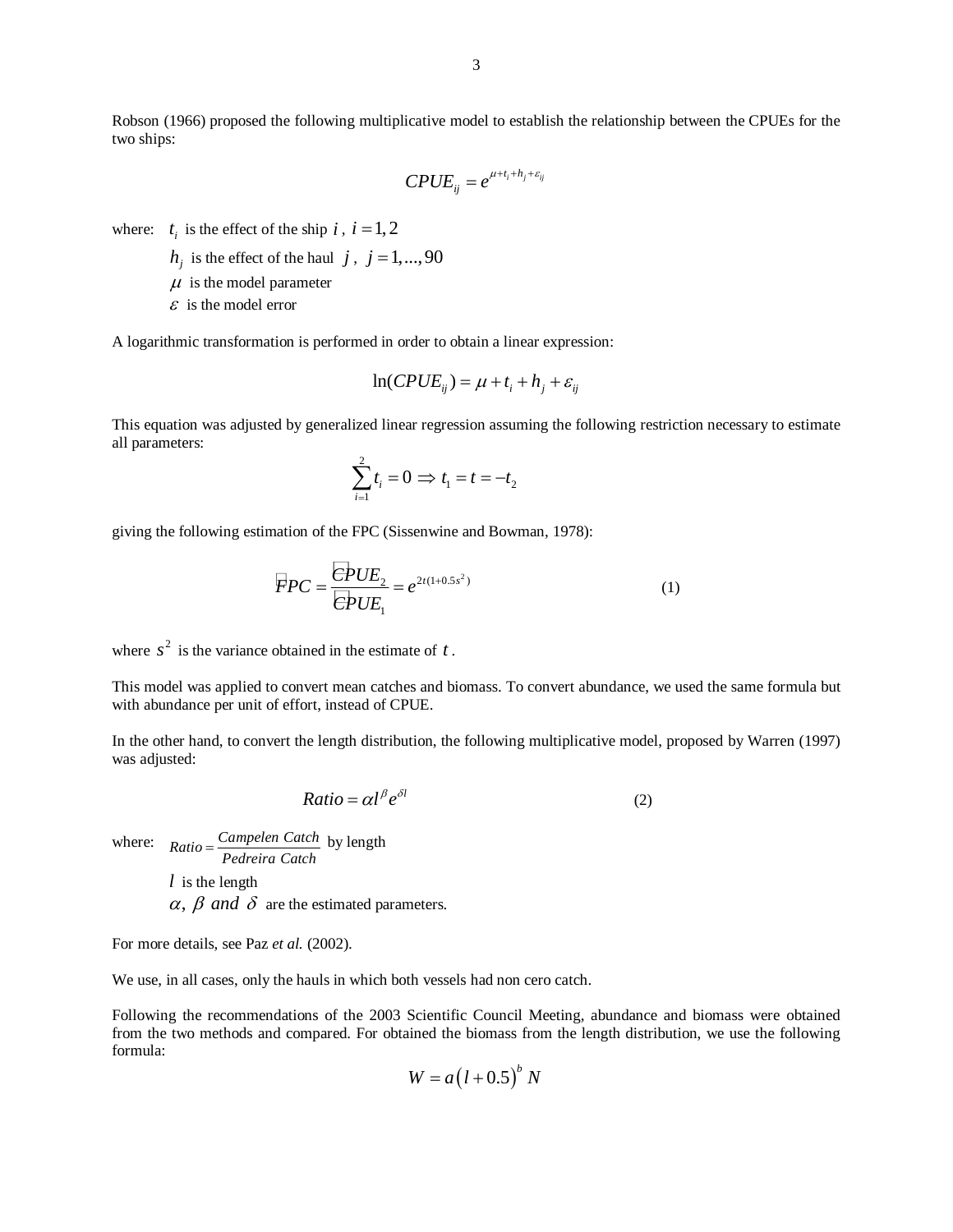where:  $W = weight$  $l = length$  $N = number$ 

### **Data series**

For 1995-2000, transformed C/V *Playa de Menduíña* data series are presented. For 2002 and 2003, original R/V *Vizconde de Eza* data series are presented. In 2001, the deeper strata was not surveyed by the calibration experience. As the objective is to have data in all the strata surveyed last years, to obtained the more annual homogeneity possible in the series, in the no surveyed strata by the R/V *Vizconde de Eza* the transformed C/V *Playa de Menduíña* data are put. This was made to mean catch, stratified mean catch, abundance and biomass. In this way, in the strata surveyed the original R/V *Vizconde de Eza* data are presented and in the strata not surveyed the transformed C/V *Playa de Menduíña* are offered.

A few errors were found in the data series, so they were updated and the FPC parameters recalculated for the new data. The results were quite the same.

The method to convert the indices from the length distribution has no accurate variance. Besides this, as the fit is very poor in the extreme data, we must apply another parameters for the extreme lengths, and the cut points are choosing without objective criterion. Because of that, we do not consider this method as the best one for estimating the biomass indices.

## **Results**

### **Yellowtail flounder Mean Catches**

To convert mean catches, the CPUE was adjusted in model (1), giving the  $\overline{PPC}_{bio} = 0.33437385$ .

The Yellowtail flounder mean catches by stratum are presented in Table 2, included swept area, number of hauls and SD. Yellowtail flounder stratified mean catches and its SD are presented in Table 3. Data from year 1995 are added, although in that year a few sets were made, so it is not representative. The Yellowtail flounder indices show a general increasing until 1999, and a little decreasing in last years, except in 2001 (Fig. 1). The high value of the year 1999 may be due to a change of the catchability, so it is a year effect (Walsh *et al.*, 2001).

### **Yellowtail flounder Biomass**

The entire time series (1995-2003) of biomass and their SD estimates of Yellowtail flounder are presented (updated) in Table 4. The biomass presents the same trend as mean catches (Fig. 2).

To convert biomass, the CPUE was adjusted in model (1), giving the  $\overline{F}PC_{bio}=0.33437385$ . Besides the transformed biomass series, we present the biomass obtained from the transformed length distribution. Parameters a and b are presented in Table 5, and in Table 4 we present the comparison between the two indices. The trend in both cases is the same (Fig. 3), and the biomass obtained is very similar in both cases. Years 2001-2003 have the original data, so both values are almost the same.

## **Yellowtail flounder Abundance**

As in biomass, the entire time series (1995-2003) of abundance and their SD estimates of Yellowtail flounder are presented (updated) in Table 6. The abundance table shows an increasing in the survey estimates until 1999, and a decreasing since that year, except in year 2001 (Fig. 4).

To convert abundance, the abundance per unit of effort was adjusted in model (1), giving the  $\overline{FPC}_{ab}$ =0.32538801. Besides the transformed abundance series, we present the abundance obtained summing the transformed length distribution. In Table 6 we present the comparison between the two series indices. The trend in both cases is the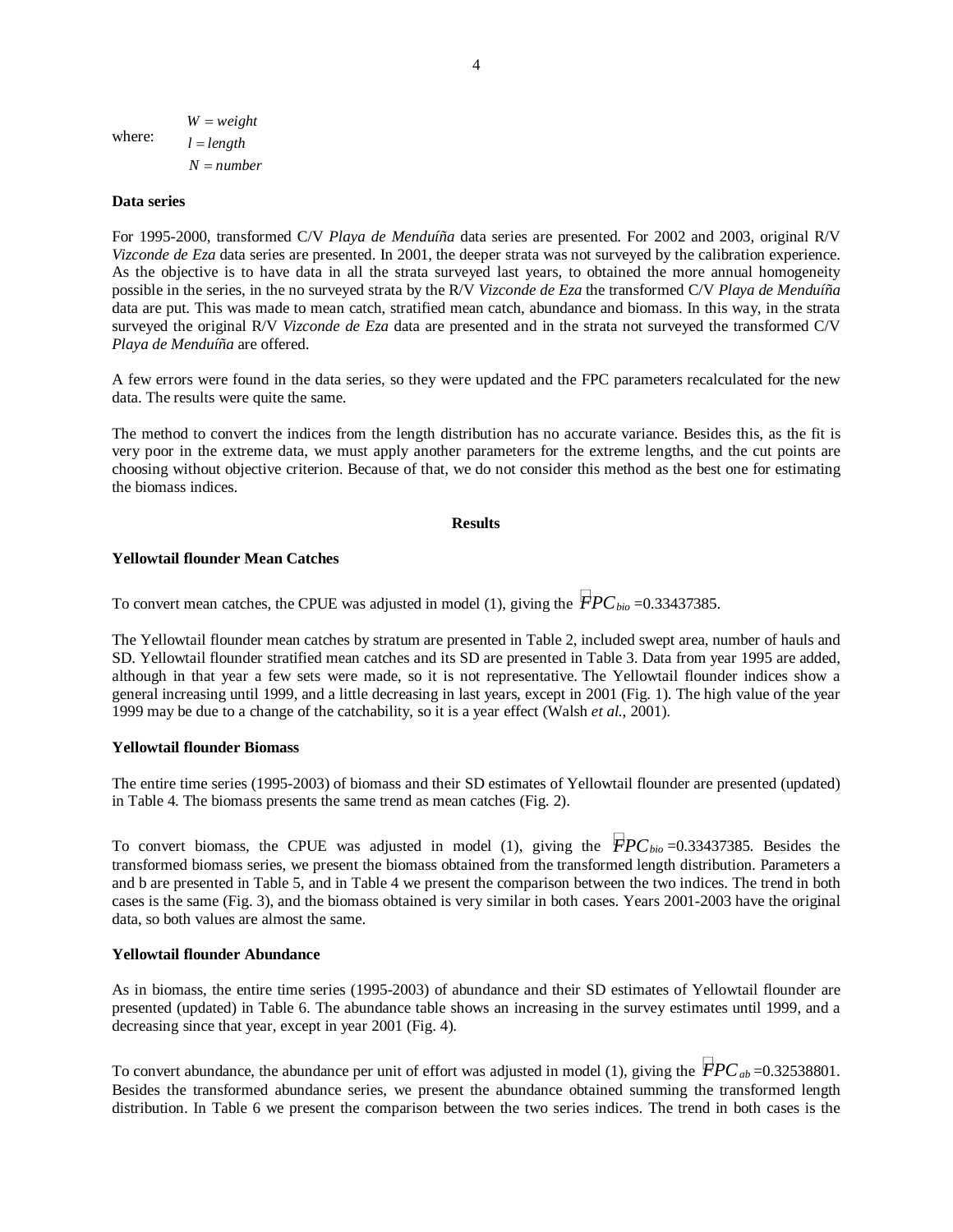same (Fig. 5), and the abundance obtained is practically the same in both cases. Years 2001-2003 have the original data, so both values are almost the same.

#### **Yellowtail flounder Length Distribution**

The result of the model proposed by Warren (2) for Yellowtail flounder was the following (for more details, see Paz *et al.*, 2002) (cf = conversion factor):

For  $l \le 14$  : cf = 2.74 For  $15 \le l \le 21$ : cf = 0.59 For  $22 \le l \le 46$ : cf = exp(11.4618-4.9801ln(*l*)+0.1388*l*) For  $l \ge 47$  : cf = 0.4

In Table 7 is shown Yellowtail flounder length distribution per thousand, besides the sampled size and its catch for the period 1995-2003. In Fig. 6 we can see the length distribution evolution along the years. It can be seen an increasing in the adult fraction of the population and a quite presence of recruitment.

### **References**

- BISHOP, C A.. 1994. Revisions and additions to stratification schemes used during research vessel surveys in NAFO Subareas 2 and 3*.* NAFO SCR Doc., Nº 43, Serial nº N2413, 23 pp.
- COCHRAN, W. G.. 1997. Sampling techniques. J. Wiley and Sons, N.Y., 428 pp.
- DOUBLEDAY, W. G.. 1981. Manual on groundfish surveys in the Northwest Atlantic. NAFO Sci. Coun. Studies, 2, 55.
- GONZÁLEZ TRONCOSO, D. and X. PAZ. 2003. Testing methods for estimating the Factor Power Correction obtained from the comparative Fishing Trial: C/V *Playa de Menduíña* versus R/V *Vizconde de Eza*. NAFO SCR Doc. 03/5. Serial nº 4811.
- PAZ, X., D. GONZÁLEZ TRONCOSO and P. DURÁN MUÑOZ. 2002. Comparative Exercise between the C/V *Playa de Menduíña* and the R/V *Vizconde de Eza* in the NAFO Divisions 3NO in May 2001. NAFO SCR Doc. 02/5. Serial nº N4603, 25 pp.
- ROBSON, D. S.. 1966. Estimation of the relative fishing power in individual ships. Res. Bull. Int. Comm. N. W. Atl. Fish. 3: 5-14
- SISSENWINE, M. P. and E. W. BOWMAN. 1978. An analysis of some factors affecting the catchabality of fish by bottom trawls. ICNAF, Res. Bull. 13: 81-97
- WALSH, J.S., X. PAZ and P. DURÁN. 2001. A preliminary investigation of the efficiency of Canadian and Spanish Survey bottom trawls on the Southern Bank. NAFO SCR Doc., 01/74, Serial nº N4453, 18 pp.
- WARREN, W. G.. 1997. Report on the comparative fishing trial between the *Gadus Atlantica* and *Teleost*. NAFO Sci. Coun. Studies, 29: 81-92
- WILDERBUER, T. K., R. F. KAPPENMAN and D. R. GUNDERSON. 1998. Analysis of fishing power correction factor estimates from a trawl comparison experiment. N. Am. J. Fish. Manage, 18: 11-18.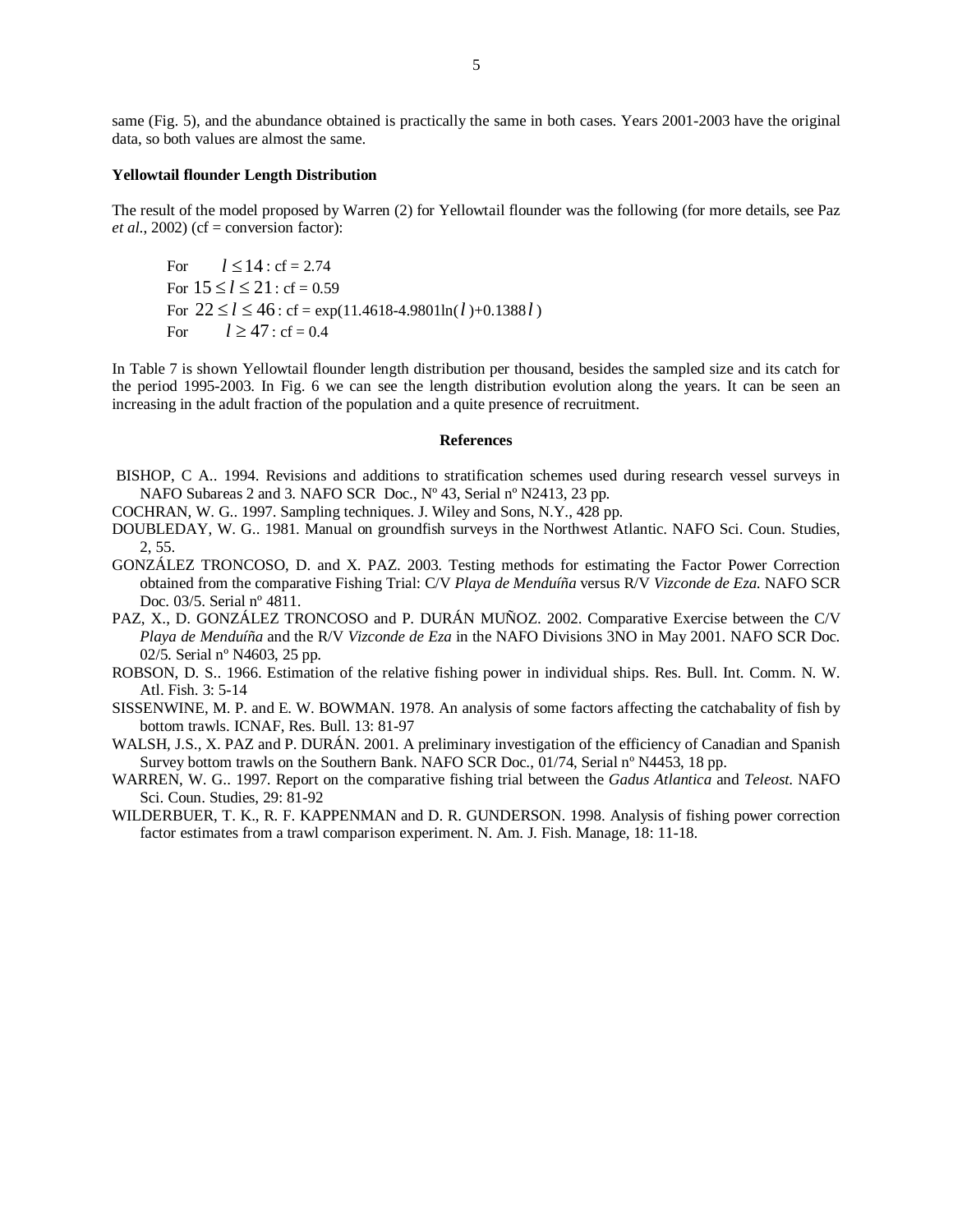| Year | Vessel                | Valid tows | Depth strata covered (m) | <b>Dates</b>       |
|------|-----------------------|------------|--------------------------|--------------------|
| 1995 | C/V Playa de Menduíña | 77         | $>56-731$                | May 18-May 29      |
| 1996 | C/V Playa de Menduíña | 112        | $>56-1098$               | May 07-May 24      |
| 1997 | C/V Playa de Menduíña | 128        | $>56-1280$               | April 26-May 18    |
| 1998 | C/V Playa de Menduíña | 124        | $> 56 - 1464$            | May 06-May 26      |
| 1999 | C/V Playa de Menduíña | 114        | $> 56 - 1464$            | May 07-May 26      |
| 2000 | C/V Playa de Menduíña | 118        | $> 56 - 1464$            | May 07-May 28      |
| 2001 | R/V Vizconde de Eza   | 90         | $>$ 56-1116              | May 05-May 23      |
| 2002 | R/V Vizconde de Eza   | 125        | $> 56 - 1464$            | April 29-May 19    |
| 2003 | R/V Vizconde de Eza   | 118        | $>$ 56-1464              | May $11$ -Jun $02$ |

**TABLE 1.-** Spanish spring bottom trawl surveys on NAFO Div. 3NO: 1995-2003.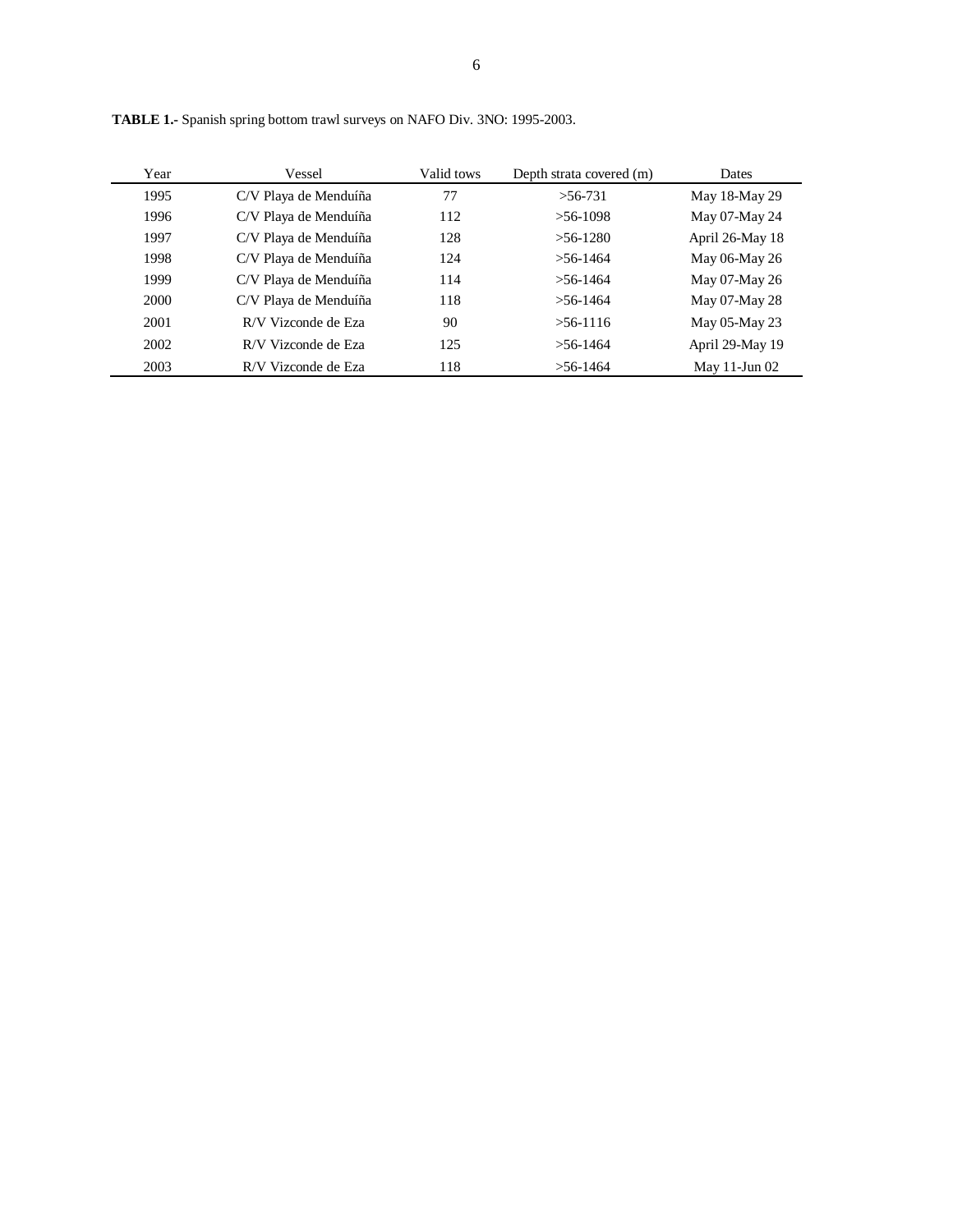**TABLE 2.-** Swept area, number of hauls and Yellowtail flounder mean catch (kg) and SD (\*\*) by stratum. Spanish Spring Surveys on NAFO Div. 3NO: 1995-2003. Swept area in square miles. n.s. means stratum not surveyed. 1995-2000 data are transformed C/V *Playa de Menduíña* data, and 2001-2003 data are original from R/V *Vizconde de Eza*. In 2001, (\*) indicates transformed data from C/V *Playa de Menduiña.*

|         |        | 1995           |             | 1996<br>1997 |        |                |             |                          |        |                                            |             |             |
|---------|--------|----------------|-------------|--------------|--------|----------------|-------------|--------------------------|--------|--------------------------------------------|-------------|-------------|
| Stratum | Swept  | Tow            | Y. flounder | Y. flounder  | Swept  | Tow            | Y. flounder | Y. flounder              | Swept  | Tow                                        | Y. flounder | Y. flounder |
|         | area   | number         | Mean catch  | <b>SD</b>    | area   | number         | Mean catch  | <b>SD</b>                | area   | number                                     | Mean catch  | ${\rm SD}$  |
| 353     | 0.0353 | 3              | 5.82        | 4.105        | 0.0371 | 3              | 74.88       | 94.62                    | 0.0480 | $\overline{4}$                             | 12.55       | 14.26       |
| 354     | 0.0353 | 3              | 1.78        | 3.089        | 0.0319 | 3              | 1.11        | 0.84                     | 0.0233 | $\sqrt{2}$                                 | 1.41        | 1.56        |
| 355     | n.s.   | n.s.           | n.s.        | n.s.         | 0.0221 | $\overline{c}$ | 0.25        | 0.35                     | 0.0233 | $\sqrt{2}$                                 | 2.20        | 0.31        |
| 356     | n.s.   | n.s.           | n.s.        | n.s.         | 0.0203 | $\mathbf{2}$   | 0.00        | 0.00                     | 0.0225 | $\overline{c}$                             | 0.32        | 0.46        |
| 357     | 0.0109 | 1              | 0.00        |              | 0.0218 | $\mathfrak{2}$ | 0.00        | 0.00                     | 0.0443 | $\overline{4}$                             | 0.00        | 0.00        |
| 358     | 0.0319 | $\mathfrak{Z}$ | 0.00        | 0.000        | 0.0319 | 3              | 0.13        | 0.23                     | 0.0563 | $\sqrt{5}$                                 | 0.02        | 0.04        |
| 359     | 0.0345 | 3              | 1.35        | 2.336        | 0.0548 | 5              | 0.92        | 0.83                     | 0.0690 | 6                                          | 0.08        | 0.14        |
| 360     | 0.3563 | 31             | 20.44       | 40.707       | 0.3761 | 31             | 142.09      | 128.86                   | 0.3754 | 32                                         | 80.92       | 155.59      |
| 374     | 0.0225 | $\sqrt{2}$     | 0.00        | 0.000        | 0.0233 | $\overline{c}$ | 0.00        | 0.00                     | 0.0353 | 3                                          | 0.00        | 0.00        |
| 375     | 0.0225 | $\overline{c}$ | 1.48        | 1.875        | 0.0229 | $\mathbf{2}$   | 41.40       | 58.54                    | 0.0116 | $\mathbf{1}$                               | 0.20        |             |
| 376     | 0.1729 | 15             | 35.06       | 58.691       | 0.1650 | 14             | 71.40       | 86.94                    | 0.1583 | 14                                         | 162.35      | 179.83      |
| 377     | 0.0221 | $\overline{c}$ | 0.00        | 0.000        | 0.0229 | $\sqrt{2}$     | 0.00        | 0.00                     | 0.0116 | 1                                          | 0.00        |             |
| 378     | 0.0435 | $\overline{4}$ | 0.00        | 0.000        | 0.0330 | 3              | 0.06        | 0.10                     | 0.0210 | $\sqrt{2}$                                 | 0.00        | 0.00        |
| 379     | 0.0221 | $\overline{c}$ | 0.00        | 0.000        | 0.0113 | $\mathbf{1}$   | 0.00        |                          | 0.0206 | $\sqrt{2}$                                 | 0.00        | 0.00        |
| 380     | n.s.   | n.s.           | n.s.        | n.s.         | 0.0221 | $\overline{c}$ | 0.00        | 0.00                     | 0.0210 | $\sqrt{2}$                                 | 0.00        | 0.00        |
| 381     | n.s.   | n.s.           | n.s.        | n.s.         | 0.0229 | $\mathbf{2}$   | 0.00        | 0.00                     | 0.0221 | $\sqrt{2}$                                 | 0.00        | 0.00        |
| 382     | n.s.   | n.s.           | n.s.        | n.s.         | 0.0338 | 3              | 0.00        | 0.00                     | 0.0461 | $\overline{4}$                             | $0.00\,$    | 0.00        |
| 721     | n.s.   | n.s.           | n.s.        | n.s.         | 0.0214 | $\mathbf{2}$   | 0.03        | 0.05                     | 0.0221 | $\sqrt{2}$                                 | 0.75        | 1.06        |
| 722     | n.s.   | n.s.           | n.s.        | n.s.         | 0.0206 | $\,2$          | 0.00        | 0.00                     | 0.0214 | $\sqrt{2}$                                 | 0.00        | 0.00        |
| 723     | n.s.   | n.s.           | n.s.        | n.s.         | 0.0109 | $\mathbf{1}$   | 0.00        | $\sim$                   | 0.0210 | $\overline{c}$                             | 0.00        | 0.00        |
| 724     | 0.0105 | $\mathbf{1}$   | 0.00        | J.           | 0.0203 | $\mathbf{2}$   | 0.00        | 0.00                     | 0.0225 | $\sqrt{2}$                                 | 0.00        | 0.00        |
| 725     | 0.0334 | 3              | 0.00        | 0.000        | 0.0225 | $\sqrt{2}$     | 0.00        | 0.00                     | 0.0206 | $\sqrt{2}$                                 | 0.00        | $0.00\,$    |
| 726     | 0.0214 | 2              | 0.00        | 0.000        | 0.0218 | $\mathbf{2}$   | 0.00        | 0.00                     | n.s.   | n.s.                                       | n.s.        | n.s.        |
| 727     | n.s.   | n.s.           | n.s.        | n.s.         | 0.0210 | $\mathfrak{2}$ | 0.00        | 0.00                     | 0.0094 | $\mathbf{1}$                               | 0.00        |             |
| 728     | n.s.   | n.s.           | n.s.        | n.s.         | 0.0218 | $\overline{c}$ | 0.00        | 0.00                     | 0.0214 | $\begin{smallmatrix}2\\2\end{smallmatrix}$ | 0.00        | 0.00        |
| 752     | n.s.   | n.s.           | n.s.        | n.s.         | 0.0109 | $\mathbf{1}$   | 0.00        | $\overline{\phantom{a}}$ | 0.0218 |                                            | 0.00        | 0.00        |
| 753     | n.s.   | n.s.           | n.s.        | n.s.         | 0.0199 | $\sqrt{2}$     | 0.00        | 0.00                     | 0.0214 | $\sqrt{2}$                                 | 0.00        | 0.00        |
| 754     | n.s.   | n.s.           | n.s.        | n.s.         | n.s.   | n.s.           | n.s.        | n.s.                     | 0.0330 | $\sqrt{3}$                                 | $0.00\,$    | $0.00\,$    |
| 755     | n.s.   | n.s.           | n.s.        | n.s.         | n.s.   | n.s.           | n.s.        | n.s.                     | n.s.   | n.s.                                       | n.s.        | n.s.        |
| 756     | n.s.   | n.s.           | n.s.        | n.s.         | 0.0210 | $\overline{c}$ | 0.00        | 0.00                     | 0.0109 | $\mathbf{1}$                               | 0.00        |             |
| 757     | n.s.   | n.s.           | n.s.        | n.s.         | 0.0188 | $\sqrt{2}$     | 0.00        | 0.00                     | 0.0304 | 3                                          | 0.00        | 0.00        |
| 758     | n.s.   | n.s.           | n.s.        | n.s.         | n.s.   | n.s.           | n.s.        | n.s.                     | 0.0214 | $\sqrt{2}$                                 | 0.00        | $0.00\,$    |
| 759     | n.s.   | n.s.           | n.s.        | n.s.         | n.s.   | n.s.           | n.s.        | n.s.                     | n.s.   | n.s.                                       | n.s.        | n.s.        |
| 760     | n.s.   | n.s.           | n.s.        | n.s.         | 0.0210 | $\overline{c}$ | 0.00        | 0.00                     | 0.0105 | $\mathbf{1}$                               | 0.00        |             |
| 761     | n.s.   | n.s.           | n.s.        | n.s.         | 0.0199 | $\sqrt{2}$     | $0.00\,$    | 0.00                     | 0.0315 | 3                                          | 0.00        | 0.00        |
| 762     | n.s.   | n.s.           | n.s.        | n.s.         | n.s.   | n.s.           | n.s.        | n.s.                     | 0.0308 | 3                                          | $0.00\,$    | $0.00\,$    |
| 763     | n.s.   | n.s.           | n.s.        | n.s.         | n.s.   | n.s.           | n.s.        | n.s.                     | n.s.   | n.s.                                       | n.s.        | n.s.        |
| 764     | n.s.   | n.s.           | n.s.        | n.s.         | 0.0210 | $\,2$          | 0.00        | 0.00                     | 0.0206 | $\sqrt{2}$                                 | 0.00        | 0.00        |
| 765     | n.s.   | n.s.           | n.s.        | n.s.         | 0.0199 | $\mathfrak{2}$ | 0.00        | 0.00                     | 0.0206 | $\sqrt{2}$                                 | 0.00        | 0.00        |
| 766     | n.s.   | n.s.           | n.s.        | n.s.         | n.s.   | n.s.           | n.s.        | n.s.                     | 0.0308 | $\overline{3}$                             | 0.00        | 0.00        |
| 767     | n.s.   | n.s.           | n.s.        | n.s.         | n.s.   | n.s.           | n.s.        | n.s.                     | n.s.   | n.s.                                       | n.s.        | n.s.        |

$$
(**) SD = \frac{\sum (x_i - \overline{x})}{n - 1}
$$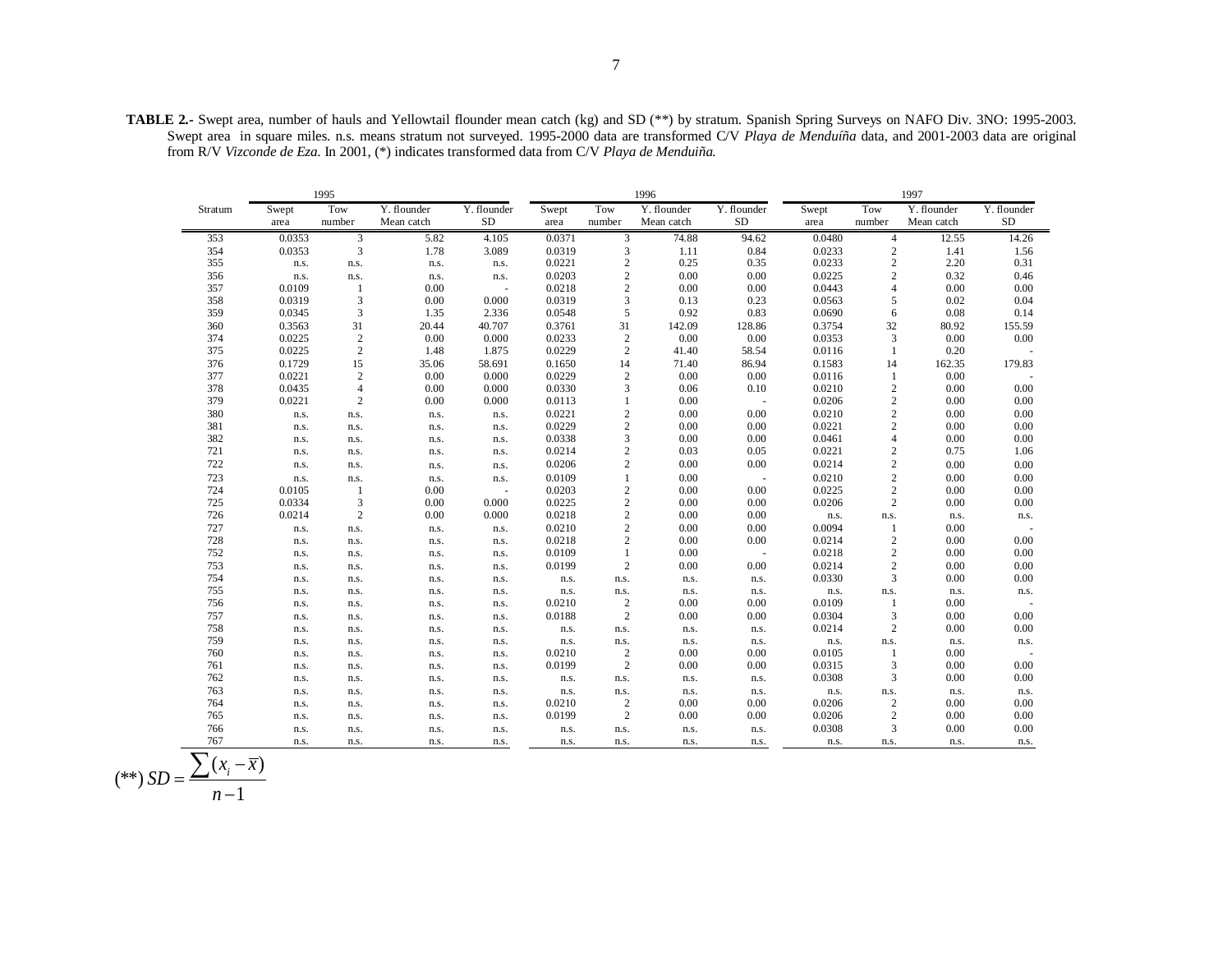|         |        |                | 1998        |             | 1999   |                |             |             |        | 2000           |             |             |  |
|---------|--------|----------------|-------------|-------------|--------|----------------|-------------|-------------|--------|----------------|-------------|-------------|--|
| Stratum | Swept  | Tow            | Y. flounder | Y. flounder | Swept  | Tow            | Y. flounder | Y. flounder | Swept  | Tow            | Y. flounder | Y. flounder |  |
|         | area   | number         | Mean catch  | SD          | area   | number         | Mean catch  | $\rm SD$    | area   | number         | Mean catch  | <b>SD</b>   |  |
| 353     | 0.0465 | $\overline{4}$ | 12.22       | 20.16       | 0.0360 | $\mathfrak{Z}$ | 150.18      | 182.44      | 0.0356 | 3              | 67.87       | 91.37       |  |
| 354     | 0.0356 | 3              | 1.22        | 0.24        | 0.0218 | $\sqrt{2}$     | 0.08        | 0.12        | 0.0356 | 3              | 1.79        | 1.93        |  |
| 355     | 0.0221 | $\sqrt{2}$     | 0.13        | 0.18        | 0.0229 | $\sqrt{2}$     | 0.00        | 0.00        | 0.0233 | $\overline{c}$ | 0.00        | 0.00        |  |
| 356     | 0.0221 | $\overline{2}$ | 0.00        | 0.00        | 0.0229 | $\overline{c}$ | 0.00        | 0.00        | 0.0225 | $\overline{c}$ | 0.00        | 0.00        |  |
| 357     | 0.0240 | $\overline{2}$ | 0.00        | 0.00        | 0.0236 | $\mathbf{2}$   | 0.00        | 0.00        | 0.0124 | $\mathbf{1}$   | 0.00        |             |  |
| 358     | 0.0236 | 3              | 0.00        | 0.00        | 0.0349 | 3              | 0.00        | 0.00        | 0.0341 | 3              | 0.00        | 0.00        |  |
| 359     | 0.0698 | 6              | 0.17        | 0.22        | 0.0364 | 3              | 0.34        | 0.47        | 0.0469 | $\overline{4}$ | 2.36        | 2.93        |  |
| 360     | 0.2561 | 25             | 373.90      | 629.84      | 0.2325 | 19             | 545.18      | 424.37      | 0.2396 | 20             | 391.18      | 331.64      |  |
| 374     | 0.0353 | $\overline{3}$ | 0.04        | 0.02        | 0.0244 | $\sqrt{2}$     | 74.16       | 103.18      | 0.0240 | $\overline{2}$ | 20.47       | 23.55       |  |
| 375     | 0.0345 | 3              | 12.37       | 21.37       | 0.0236 | $\overline{c}$ | 347.15      | 168.25      | 0.0244 | 2              | 153.36      | 2.06        |  |
| 376     | 0.0930 | 10             | 279.27      | 181.29      | 0.1219 | 10             | 551.60      | 165.61      | 0.1200 | 10             | 435.27      | 236.60      |  |
| 377     | 0.0229 | $\sqrt{2}$     | 0.00        | 0.00        | 0.0240 | $\sqrt{2}$     | 0.00        | 0.00        | 0.0229 | $\overline{c}$ | 0.05        | 0.06        |  |
| 378     | 0.0120 | $\overline{2}$ | 0.00        | 0.00        | 0.0229 | $\overline{c}$ | 0.00        | 0.00        | 0.0233 | $\sqrt{2}$     | 0.00        | 0.00        |  |
| 379     | 0.0356 | 3              | 0.00        | 0.00        | 0.0236 | $\sqrt{2}$     | 0.00        | 0.00        | 0.0225 | $\mathbf{2}$   | 0.00        | 0.00        |  |
| 380     | 0.0113 | $\overline{c}$ | 0.00        | 0.00        | 0.0236 | $\sqrt{2}$     | 0.00        | 0.00        | 0.0236 | $\overline{c}$ | 0.00        | 0.00        |  |
| 381     | 0.0229 | $\overline{c}$ | 0.00        | 0.00        | 0.0229 | $\overline{c}$ | 0.00        | 0.00        | 0.0236 | $\overline{c}$ | 0.00        | 0.00        |  |
| 382     | 0.0229 | $\overline{3}$ | 0.00        | 0.00        | 0.0484 | $\overline{4}$ | 0.00        | 0.00        | 0.0499 | $\overline{4}$ | 0.00        | 0.00        |  |
| 721     | 0.0203 | $\overline{2}$ | 0.00        | 0.00        | 0.0244 | $\sqrt{2}$     | 0.00        | 0.00        | 0.0236 | $\overline{c}$ | 0.00        | 0.00        |  |
| 722     | 0.0101 | $\overline{2}$ | 0.00        | 0.00        | 0.0229 | $\overline{c}$ | 0.00        | 0.00        | 0.0218 | $\sqrt{2}$     | 0.00        | 0.00        |  |
| 723     | 0.0233 | $\overline{c}$ | 0.00        | 0.00        | 0.0229 | $\sqrt{2}$     | 0.00        | 0.00        | 0.0248 | $\overline{c}$ | 0.00        | 0.00        |  |
| 724     | 0.0206 | $\overline{2}$ | 0.00        | 0.00        | 0.0225 | $\sqrt{2}$     | 0.00        | 0.00        | 0.0233 | $\overline{c}$ | 0.00        | 0.00        |  |
| 725     | 0.0086 | $\overline{1}$ | 0.00        | ÷.          | 0.0229 | $\sqrt{2}$     | 0.00        | 0.00        | 0.0210 | $\mathbf{2}$   | 0.00        | 0.00        |  |
| 726     | 0.0094 | $\overline{2}$ | 0.00        | 0.00        | 0.0225 | $\sqrt{2}$     | 0.00        | 0.00        | 0.0221 | $\overline{c}$ | 0.00        | 0.00        |  |
| 727     | 0.0233 | $\overline{c}$ | 0.00        | 0.00        | 0.0236 | $\mathbf{2}$   | 0.00        | 0.00        | 0.0210 | $\overline{c}$ | 0.00        | 0.00        |  |
| 728     | 0.0206 | $\sqrt{2}$     | 0.00        | 0.00        | 0.0233 | $\sqrt{2}$     | 0.00        | 0.00        | 0.0210 | $\sqrt{2}$     | 0.00        | 0.00        |  |
| 752     | 0.0229 | $\sqrt{2}$     | 0.00        | 0.00        | 0.0233 | $\sqrt{2}$     | 0.00        | 0.00        | 0.0206 | $\sqrt{2}$     | 0.00        | 0.00        |  |
| 753     | 0.0218 | $\overline{c}$ | 0.00        | 0.00        | 0.0229 | $\mathbf{2}$   | 0.00        | 0.00        | 0.0218 | $\overline{c}$ | 0.00        | 0.00        |  |
| 754     | 0.0210 | $\sqrt{2}$     | 0.00        | 0.00        | 0.0206 | $\overline{c}$ | 0.00        | 0.00        | 0.0195 | $\overline{c}$ | 0.00        | 0.00        |  |
| 755     | 0.0206 | $\sqrt{2}$     | 0.00        | 0.00        | 0.0311 | 3              | 0.00        | 0.00        | 0.0431 | $\overline{4}$ | 0.00        | 0.00        |  |
| 756     | 0.0225 | $\overline{c}$ | 0.00        | 0.00        | 0.0225 | $\mathbf{2}$   | 0.00        | 0.00        | 0.0203 | $\overline{c}$ | 0.00        | 0.00        |  |
| 757     | 0.0206 | $\sqrt{2}$     | 0.00        | 0.00        | 0.0233 | $\sqrt{2}$     | 0.00        | 0.00        | 0.0214 | $\sqrt{2}$     | 0.00        | 0.00        |  |
| 758     | 0.0105 | $\overline{c}$ | 0.00        | 0.00        | 0.0214 | $\sqrt{2}$     | 0.00        | 0.00        | 0.0210 | $\mathbf{2}$   | 0.00        | 0.00        |  |
| 759     | 0.0214 | $\overline{2}$ | 0.00        | 0.00        | 0.0218 | $\mathbf{2}$   | 0.00        | 0.00        | 0.0210 | $\overline{c}$ | 0.00        | 0.00        |  |
| 760     | 0.0214 | $\sqrt{2}$     | 0.00        | 0.00        | 0.0225 | $\sqrt{2}$     | 0.00        | 0.00        | 0.0210 | $\overline{c}$ | 0.00        | 0.00        |  |
| 761     | 0.0206 | $\sqrt{2}$     | 0.00        | 0.00        | 0.0210 | $\sqrt{2}$     | 0.00        | 0.00        | 0.0221 | $\overline{c}$ | 0.00        | 0.00        |  |
| 762     | 0.0094 | $\overline{2}$ | 0.00        | 0.00        | 0.0210 | $\overline{c}$ | 0.00        | 0.00        | 0.0203 | $\overline{c}$ | 0.00        | 0.00        |  |
| 763     | 0.0218 | $\overline{2}$ | 0.00        | 0.00        | 0.0311 | 3              | 0.00        | 0.00        | 0.0416 | $\overline{4}$ | 0.00        | 0.00        |  |
| 764     | 0.0218 | $\sqrt{2}$     | 0.00        | 0.00        | 0.0225 | $\overline{c}$ | 0.00        | 0.00        | 0.0218 | $\overline{c}$ | 0.00        | 0.00        |  |
| 765     | 0.0098 | $\sqrt{2}$     | 0.00        | $0.00\,$    | 0.0221 | $\overline{c}$ | 0.00        | 0.00        | 0.0203 | $\overline{c}$ | 0.00        | 0.00        |  |
| 766     | 0.0191 | $\overline{2}$ | 0.00        | 0.00        | 0.0218 | $\overline{c}$ | 0.00        | 0.00        | 0.0214 | $\overline{c}$ | 0.00        | 0.00        |  |
| 767     | 0.0109 | 2              | 0.00        | 0.00        | 0.0214 | $\overline{c}$ | 0.00        | 0.00        | 0.0210 | $\overline{c}$ | 0.00        | 0.00        |  |

$$
(**) SD = \frac{\sum (x_i - \overline{x})}{n - 1}
$$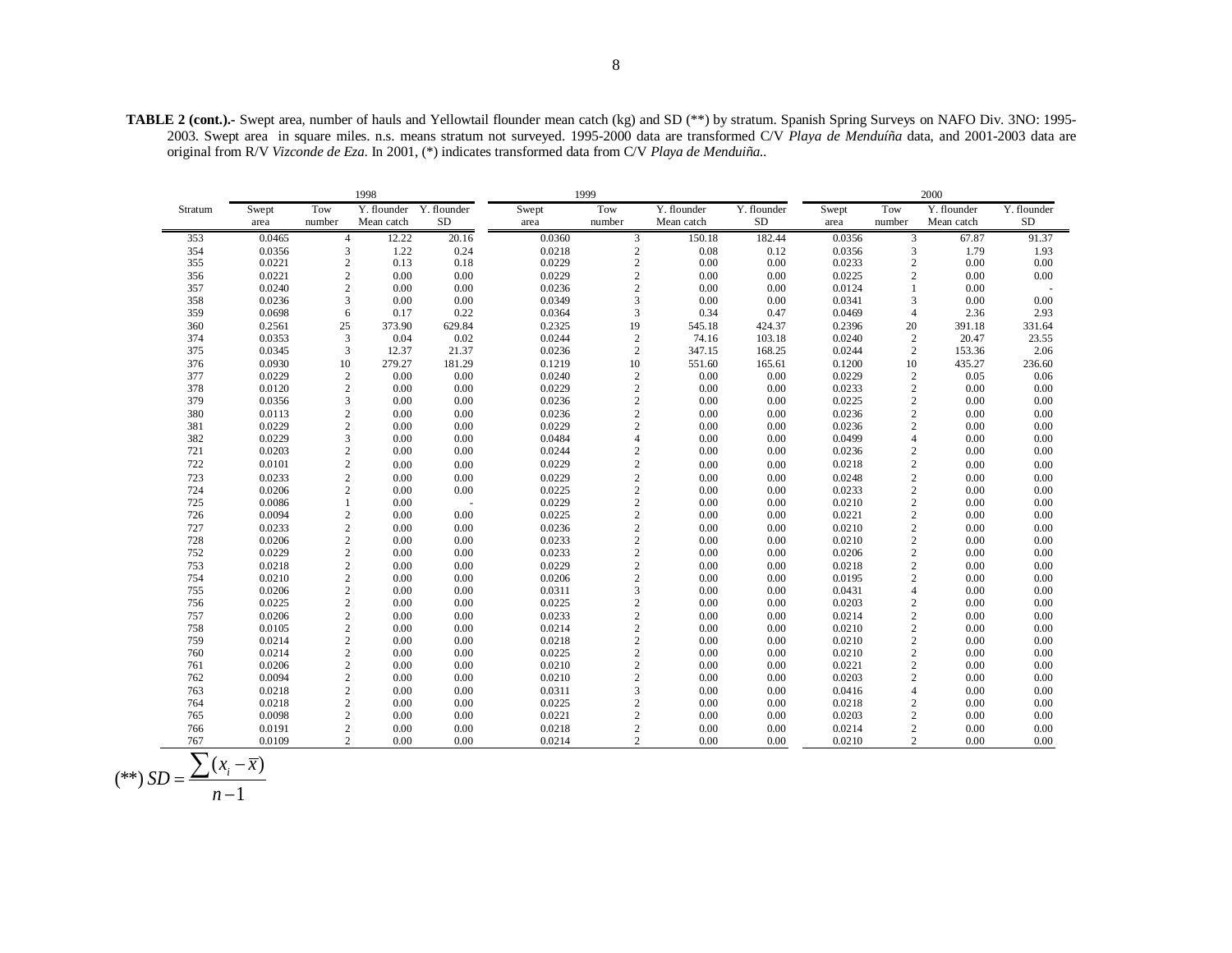**TABLE 2 (cont.).-** Swept area, number of hauls and Yellowtail flounder mean catch (kg) and SD (\*\*) by stratum. Spanish Spring Surveys on NAFO Div. 3NO: 1995- 2003. Swept area in square miles. n.s. means stratum not surveyed. 1995-2000 data are transformed C/V *Playa de Menduíña* data, and 2001-2003 data are original from R/V *Vizconde de Eza*. In 2001, (\*) indicates transformed data from C/V *Playa de Menduiña..*

|         |        |                                            | 2001        |                |        |                | 2002        | 2003        |        |                         |             |             |
|---------|--------|--------------------------------------------|-------------|----------------|--------|----------------|-------------|-------------|--------|-------------------------|-------------|-------------|
| Stratum | Swept  | Tow                                        | Y. flounder | Y. flounder    | Swept  | Tow            | Y. flounder | Y. flounder |        | Tow                     | Y. flounder | Y. flounder |
|         | area   | number                                     | Mean catch  | <b>SD</b>      | area   | number         | Mean catch  | <b>SD</b>   |        | number                  | Mean catch  | <b>SD</b>   |
| 353     | 0.0341 | $\mathbf{3}$                               | 61.42       | 102.797        | 0.0476 | $\overline{4}$ | 75.13       | 88.259      | 0.0334 | 3                       | 11.15       | 19.307      |
| 354     | 0.0338 | 3                                          | 0.34        | 0.322          | 0.0356 | 3              | 0.17        | 0.289       | 0.0338 | 3                       | $0.00\,$    | 0.000       |
| 355     | 0.0240 | $\sqrt{2}$                                 | 0.00        | 0.000          | 0.0236 | $\overline{2}$ | 0.00        | 0.000       | 0.0229 | $\overline{c}$          | 0.00        | 0.000       |
| 356     | 0.0240 | $\sqrt{2}$                                 | 0.01        | 0.007          | 0.0233 | $\sqrt{2}$     | 0.00        | 0.000       | 0.0225 | $\overline{c}$          | 0.00        | 0.000       |
| 357     | 0.0244 | $\sqrt{2}$                                 | 0.00        | 0.000          | 0.0240 | $\overline{c}$ | 0.00        | 0.000       | 0.0229 | $\mathbf{2}$            | $0.00\,$    | 0.000       |
| 358     | 0.0345 | $\sqrt{3}$                                 | 0.00        | 0.000          | 0.0345 | $\overline{3}$ | 0.00        | 0.000       | 0.0338 | 3                       | 0.00        | 0.000       |
| 359     | 0.0803 | $\overline{7}$                             | 1.42        | 2.836          | 0.0686 | 6              | 0.11        | 0.261       | 0.0791 | $\overline{7}$          | 0.00        | 0.000       |
| 360     | 0.2423 | 20                                         | 536.80      | 488.657        | 0.2865 | 25             | 340.23      | 356.687     | 0.2254 | 20                      | 360.55      | 298.992     |
| 374     | 0.0240 | $\overline{2}$                             | 238.75      | 111.369        | 0.0345 | 3              | 32.04       | 52.542      | 0.0225 | 2                       | 16.13       | 8.238       |
| 375     | 0.0338 | 3                                          | 100.33      | 68.319         | 0.0353 | 3              | 48.61       | 68.927      | 0.0330 | 3                       | 28.45       | 35.557      |
| 376     | 0.1155 | $10\,$                                     | 443.12      | 196.619        | 0.1140 | 10             | 533.62      | 416.745     | 0.1125 | 10                      | 391.60      | 257.289     |
| 377     | 0.0229 | $\begin{smallmatrix}2\\2\end{smallmatrix}$ | 0.00        | 0.000          | 0.0229 | $\sqrt{2}$     | 0.00        | 0.000       | 0.0225 | $\sqrt{2}$              | 0.70        | 0.990       |
| 378     | 0.0236 |                                            | 0.00        | 0.000          | 0.0233 | $\sqrt{2}$     | 0.00        | 0.000       | 0.0225 | $\sqrt{2}$              | 0.00        | 0.000       |
| 379     | 0.0229 | $\sqrt{2}$                                 | 0.00        | 0.000          | 0.0229 | $\overline{c}$ | 0.00        | 0.000       | 0.0229 | $\mathbf{2}$            | 0.00        | 0.000       |
| 380     | 0.0206 | $\sqrt{2}$                                 | $(*) 0.00$  | $(*) 0.000$    | 0.0225 | $\sqrt{2}$     | 0.00        | 0.000       | 0.0229 | $\sqrt{2}$              | $0.00\,$    | 0.000       |
| 381     | 0.0236 | $\overline{c}$                             | $(*) 0.00$  | $(*) 0.000$    | 0.0229 | $\sqrt{2}$     | 0.00        | 0.000       | 0.0229 | $\overline{c}$          | 0.00        | 0.000       |
| 382     | 0.0469 | $\overline{4}$                             | $(*) 0.02$  | $(*)$ 0.030    | 0.0341 | 3              | 0.00        | 0.000       | 0.0454 | $\overline{4}$          | 0.00        | 0.000       |
| 721     | 0.0248 | $\begin{smallmatrix}2\\2\end{smallmatrix}$ | $0.00\,$    | 0.000          | 0.0233 | $\sqrt{2}$     | 0.00        | 0.000       | 0.0225 | 2                       | $0.00\,$    | 0.000       |
| 722     | 0.0233 |                                            | 0.00        | 0.000          | 0.0236 | $\overline{c}$ | 0.00        | 0.000       | 0.0221 | $\sqrt{2}$              | 0.00        | 0.000       |
| 723     | 0.0240 | $\overline{c}$                             | 0.00        | 0.000          | 0.0233 | $\overline{c}$ | 0.00        | 0.000       | 0.0229 | $\mathbf{2}$            | 0.00        | 0.000       |
| 724     | 0.0353 | 3                                          | 0.00        | 0.000          | 0.0225 | $\sqrt{2}$     | 0.00        | 0.000       | 0.0225 | $\mathbf{2}$            | 0.52        | 0.735       |
| 725     | 0.0116 | $\mathbf{1}$                               | 0.00        | $\sim$         | 0.0225 | $\sqrt{2}$     | 0.00        | 0.000       | 0.0229 | $\sqrt{2}$              | 0.00        | 0.000       |
| 726     | 0.0116 | $\mathbf{1}$                               | 0.00        | $\sim$         | 0.0214 | $\overline{2}$ | 0.00        | 0.000       | 0.0225 | $\overline{\mathbf{c}}$ | 0.00        | 0.000       |
| 727     | 0.0225 | $\sqrt{2}$                                 | $(*) 0.00$  | $(*) 0.000$    | 0.0233 | $\overline{c}$ | 0.00        | 0.000       | 0.0218 | $\overline{c}$          | 0.00        | 0.000       |
| 728     | 0.0229 | $\sqrt{2}$                                 | $(*) 0.00$  | $(*) 0.000$    | 0.0229 | $\sqrt{2}$     | 0.00        | 0.000       | 0.0225 | $\sqrt{2}$              | 0.00        | 0.000       |
| 752     | 0.0210 | $\overline{c}$                             | $(*)$ 0.06  | $(*)$ 0.083    | 0.0116 | $\mathbf{1}$   | 0.00        | $\sim$      | 0.0229 | $\overline{c}$          | 0.00        | 0.000       |
| 753     | 0.0214 | $\sqrt{2}$                                 | $(*) 0.00$  | $(*) 0.000$    | 0.0229 | $\overline{2}$ | 0.00        | 0.000       | 0.0229 | $\overline{c}$          | 0.00        | 0.000       |
| 754     | 0.0195 | $\sqrt{2}$                                 | $(*) 0.00$  | $(*) 0.000$    | 0.0341 | $\mathfrak{Z}$ | 0.00        | 0.000       | 0.0195 | $\sqrt{2}$              | 0.00        | 0.000       |
| 755     | 0.0416 | $\overline{4}$                             | $(*) 0.00$  | $(*) 0.000$    | 0.0338 | 3              | 0.00        | 0.000       | 0.0416 | $\overline{4}$          | 0.00        | 0.000       |
| 756     | 0.0113 | 1                                          | 0.00        |                | 0.0229 | $\overline{2}$ | 0.00        | 0.000       | 0.0113 | 1                       | 0.00        | 0.000       |
| 757     | 0.0233 | $\begin{smallmatrix}2\\2\end{smallmatrix}$ | $(*) 0.00$  | $(*) 0.000$    | 0.0225 | $\sqrt{2}$     | 0.00        | 0.000       | 0.0233 | $\sqrt{2}$              | $0.00\,$    | 0.000       |
| 758     | 0.0218 |                                            | $(*) 0.00$  | $(*) 0.000$    | 0.0225 | $\sqrt{2}$     | 0.00        | 0.000       | 0.0218 | $\overline{c}$          | 0.00        | 0.000       |
| 759     | 0.0221 | $\overline{c}$                             | $(*) 0.00$  | $(*) 0.000$    | 0.0225 | $\mathbf{2}$   | 0.00        | 0.000       | 0.0221 | $\overline{c}$          | 0.00        |             |
| 760     | 0.0229 | $\begin{smallmatrix}2\\2\end{smallmatrix}$ | 0.00        | 0.000          | 0.0229 | $\sqrt{2}$     | 0.00        | 0.000       | 0.0229 | $\overline{c}$          | 0.00        | 0.000       |
| 761     | 0.0225 |                                            | 0.00        | 0.000          | 0.0225 | $\sqrt{2}$     | 0.00        | 0.000       | 0.0225 | $\overline{c}$          | 0.00        | 0.000       |
| 762     | 0.0116 | $\mathbf{1}$                               | 0.00        | $\overline{a}$ | 0.0225 | 2              | 0.00        | 0.000       | 0.0116 | $\mathbf{1}$            | 0.00        | 0.000       |
| 763     | 0.0330 | 3                                          | $(*) 0.00$  | $(*) 0.000$    | 0.0225 | $\sqrt{2}$     | 0.00        | 0.000       | 0.0330 | 3                       | $0.00\,$    | 0.000       |
| 764     | 0.0240 | $\sqrt{2}$                                 | 0.00        | 0.000          | 0.0236 | $\overline{c}$ | 0.00        | 0.000       | 0.0240 | $\mathbf{2}$            | 0.00        | 0.000       |
| 765     | 0.0113 | $\mathbf{1}$                               | 0.00        |                | 0.0236 | $\overline{2}$ | 0.00        | 0.000       | 0.0113 | 1                       | 0.00        |             |
| 766     | 0.0203 | $\sqrt{2}$                                 | $(*) 0.00$  | $(*) 0.000$    | 0.0233 | $\sqrt{2}$     | 0.00        | 0.000       | 0.0203 | $\mathbf{2}$            | 0.00        | 0.000       |
| 767     | 0.0218 | $\overline{2}$                             | $(*) 0.00$  | $(*) 0.000$    | 0.0225 | $\mathfrak{2}$ | 0.00        | 0.000       | 0.0218 | $\overline{2}$          | 0.00        | 0.000       |

$$
(**) SD = \frac{\sum (x_i - \overline{x})}{n-1}
$$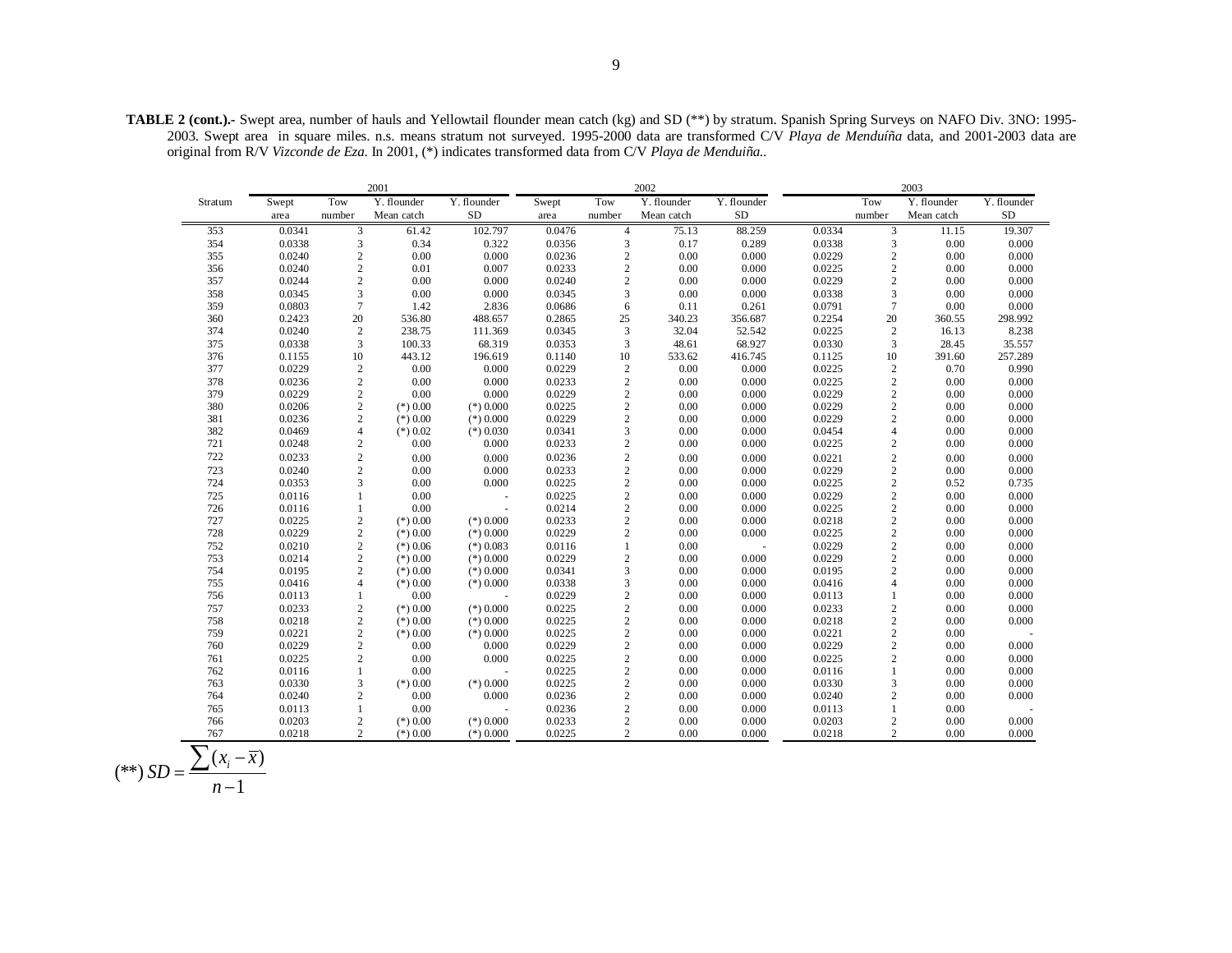**TABLE 3.-** Stratified mean catches (Kg) by stratum and year and SD by year of Yellowtail flounder (1995-2003). n.s. means stratum not surveyed. 1995-2000 data are transformed C/V Playa de Menduíña data (by FPC). 2001-2003 data are original from R/V Vizconde de Eza. In 2001, (\*) indicates transformed data from C/V Playa de Menduíña,<br>and (\*\*) represent the original results of R/V Vizconde de Eza

 $\qquad \qquad$ 

| Strata       | 1995      | 1996      | 1997      | 1998       | 1999       | 2000           | 2001                    | 2002    | 2003       |
|--------------|-----------|-----------|-----------|------------|------------|----------------|-------------------------|---------|------------|
| 353          | 1565.07   | 20142.03  | 3376.59   | 3288.11    | 40399.20   | 18255.85       | 16521.08 20208.63       |         | 2998.45    |
| 354          | 438.70    | $0.00\,$  | 346.30    | 299.00     | 20.56      | 439.52         | 83.64                   | 41.00   | $0.00\,$   |
| 355          | n.s.      | 0.00      | 163.06    | 9.34       | 0.00       | 0.00           | 0.00                    | 0.00    | $0.00\,$   |
| 356          | n.s.      | 0.00      | 15.24     | 0.00       | 0.00       | 0.00           | 0.24                    | 0.00    | $0.00\,$   |
| 357          | 0.00      | 0.00      | 0.00      | 0.00       | 0.00       | 0.00           | 0.00                    | 0.00    | $0.00\,$   |
| 358          | 0.00      | 30.09     | 4.21      | 0.00       | 0.00       | 0.00           | 0.00                    | 0.00    | $0.00\,$   |
| 359          | 567.78    | 385.71    | 34.00     | 72.73      | 143.12     | 994.90         | 597.82                  | 44.91   | $0.00\,$   |
| 360          | 56884.98  | 395448.50 | 225203.35 | 1040562.34 | 1517232.56 | 1088647.76     | 1493908.83946847.84     |         | 1003413.43 |
| 374          | 0.00      | 0.00      | 0.00      | 9.54       | 15871.12   | 4379.59        | 51092.50                | 6856.85 | 3450.75    |
| 375          | 401.88    | 11218.18  | 54.37     | 3352.77    | 94076.82   | 41560.71       | 27190.33 13173.31       |         | 7709.95    |
| 376          | 46774.78  | 95247.02  | 216576.13 | 372549.36  | 735836.39  | 580653.95      | 591126.08711849.08      |         | 522389.06  |
| 377          | 0.00      | 0.00      | 0.00      | 0.00       | 0.00       | 4.51           | 0.00                    | 0.00    | 70.00      |
| 378          | 0.00      | 7.75      | 0.00      | 0.00       | 0.00       | 0.00           | 0.00                    | 0.00    | $0.00\,$   |
| 379          | 0.00      | 0.00      | 0.00      | $0.00\,$   | 0.00       | 0.00           | 0.00                    | 0.00    | $0.00\,$   |
| 380          | n.s.      | 0.00      | 0.00      | $0.00\,$   | 0.00       | 0.00           | $(*) 0.00$              | 0.00    | $0.00\,$   |
| 381          | n.s.      | 0.00      | 0.00      | $0.00\,$   | 0.00       | 0.00           | $(*) 0.00$              | 0.00    | $0.00\,$   |
| 382          | n.s.      | 0.00      | 0.00      | 0.00       | 0.00       | 0.00           | $(*) 5.16$              | 0.00    | $0.00\,$   |
| 721          | n.s.      | 2.17      | 48.90     | 0.00       | 0.00       | 0.00           | 0.00                    | 0.00    | $0.00\,$   |
| 722          | n.s.      | 0.00      | $0.00\,$  | $0.00\,$   | 0.00       | 0.00           | 0.00                    | 0.00    | $0.00\,$   |
| 723          | n.s.      | 0.00      | $0.00\,$  | $0.00\,$   | $0.00\,$   | 0.00           | 0.00                    | 0.00    | $0.00\,$   |
| 724          | 0.00      | 0.00      | 0.00      | 0.00       | 0.00       | 0.00           | 0.00                    | 0.00    | 64.48      |
| 725          | 0.00      | 0.00      | 0.00      | 0.00       | 0.00       | 0.00           | 0.00                    | 0.00    | $0.00\,$   |
| 726          | 0.00      | 0.00      | n.s.      | $0.00\,$   | 0.00       | 0.00           | 0.00                    | 0.00    | $0.00\,$   |
| 727          | n.s.      | 0.00      | 0.00      | $0.00\,$   | 0.00       | 0.00           | $(*) 0.00$              | 0.00    | $0.00\,$   |
| 728          | n.s.      | 0.00      | 0.00      | $0.00\,$   | 0.00       | 0.00           | $(*) 0.00$              | 0.00    | $0.00\,$   |
| 752          | n.s.      | 0.00      | 0.00      | $0.00\,$   | 0.00       | 0.00           | $(*)7.67$               | 0.00    | $0.00\,$   |
| 753          | n.s.      | 0.00      | 0.00      | $0.00\,$   | 0.00       | 0.00           | $(*) 0.00$              | 0.00    | $0.00\,$   |
| 754          | n.s.      | n.s.      | 0.00      | $0.00\,$   | 0.00       | 0.00           | $(*) 0.00$              | 0.00    | $0.00\,$   |
| 755          | n.s.      | n.s.      | n.s.      | $0.00\,$   | 0.00       | 0.00           | $(*) 0.00$              | 0.00    | $0.00\,$   |
| 756          | n.s.      | 0.00      | 0.00      | $0.00\,$   | 0.00       | 0.00           | 0.00                    | 0.00    | $0.00\,$   |
| 757          | n.s.      | 0.00      | 0.00      | $0.00\,$   | 0.00       | 0.00           | $(*) 0.00$              | 0.00    | $0.00\,$   |
| 758          | n.s.      | n.s.      | 0.00      | $0.00\,$   | 0.00       | 0.00           | $(*) 0.00$              | 0.00    | $0.00\,$   |
| 759          | n.s.      | n.s.      | n.s.      | $0.00\,$   | 0.00       | 0.00           | $(*) 0.00$              | 0.00    | $0.00\,$   |
| 760          | n.s.      | 0.00      | 0.00      | $0.00\,$   | 0.00       | 0.00           | 0.00                    | 0.00    | $0.00\,$   |
| 761          | n.s.      | 0.00      | 0.00      | $0.00\,$   | 0.00       | 0.00           | 0.00                    | 0.00    | $0.00\,$   |
| 762          | n.s.      | n.s.      | 0.00      | 0.00       | 0.00       | 0.00           | 0.00                    | 0.00    | 0.00       |
| 763          | n.s.      | n.s.      | n.s.      | $0.00\,$   | 0.00       | 0.00           | $(*) 0.00$              | 0.00    | $0.00\,$   |
| 764          | n.s.      | 0.00      | 0.00      | 0.00       | 0.00       | 0.00           | 0.00                    | 0.00    | 0.00       |
| 765          | n.s.      | 0.00      | 0.00      | $0.00\,$   | 0.00       | 0.00           | 0.00                    | 0.00    | 0.00       |
| 766          | n.s.      | n.s.      | 0.00      | $0.00\,$   | 0.00       | 0.00           | $(*) 0.00$              | 0.00    | 0.00       |
| 767          | n.s.      | n.s.      | n.s.      | 0.00       | 0.00       | 0.00           | $(*) 0.00$              | 0.00    | 0.00       |
|              |           |           |           |            |            |                |                         |         |            |
| <b>TOTAL</b> | 106633.19 | 522481.47 | 445822.16 | 1420143.19 | 2403579.77 | 1734936.80     | $2180533.36\,1699021.6$ |         | 1540096.13 |
|              |           |           |           |            |            |                | $(**)$ 2180520.53       |         |            |
| $(\bar{Y})$  | 16.22     | 59.54     | 47.74     | 137.32     | 232.41     | 167.76         | 210.23                  | 164.28  | 148.92     |
|              |           |           |           |            |            |                | $(**)$ 277.42           |         |            |
| S.D.         | 4.37      | 8.41      | 10.69     |            | 34.70      | 27.41<br>22.21 | 30.58                   | 24.92   | 20.84      |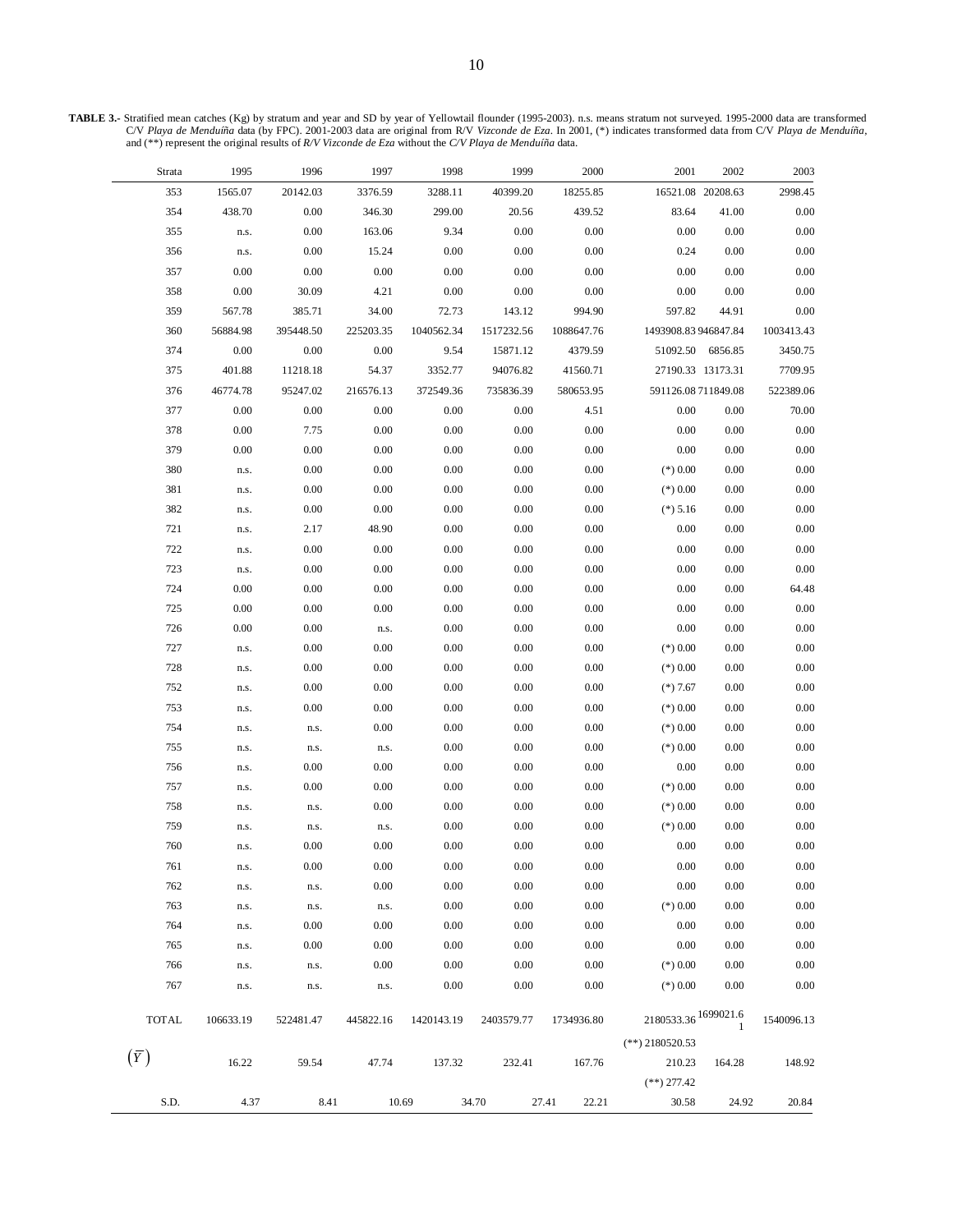**TABLE 4.-** Survey estimates (by the swept area method) of Yellowtail flounder biomass (t) and SD by stratum and year on NAFO Div. 3NO. n.s. means stratum not surveyed. 1995-2000 data are transformed C/V Playa de Menduíña data. 2001-2003 data are original from R/V Vizconde de Eza. In 2001, (\*) indicates transformed data from<br>C/V Playa de Menduíña, and (\*\*) represent the original results o obtained from the length distribution.

| Strata           | 1995             | 1996             | 1997             | 1998             | 1999             | 2000             | 2001             | 2002             | 2003             |
|------------------|------------------|------------------|------------------|------------------|------------------|------------------|------------------|------------------|------------------|
| 353              | 133              | 1628             | 281              | 282              | 3367             | 1537             | 1452             | 1697             | 270              |
| 354              | 37               | $26\,$           | $30\,$           | 25               | $\overline{c}$   | 37               | $\boldsymbol{7}$ | 3                | $\boldsymbol{0}$ |
| 355              | n.s.             | $\sqrt{2}$       | 14               | $\boldsymbol{0}$ | $\boldsymbol{0}$ | $\boldsymbol{0}$ | $\boldsymbol{0}$ | $\boldsymbol{0}$ | $\boldsymbol{0}$ |
| 356              | n.s.             | $\boldsymbol{0}$ | $\mathbf{1}$     | $\boldsymbol{0}$ | $\boldsymbol{0}$ | $\boldsymbol{0}$ | $\boldsymbol{0}$ | $\boldsymbol{0}$ | $\boldsymbol{0}$ |
| 357              | $\boldsymbol{0}$ | $\boldsymbol{0}$ | $\boldsymbol{0}$ | $\boldsymbol{0}$ | $\boldsymbol{0}$ | $\boldsymbol{0}$ | $\boldsymbol{0}$ | $\boldsymbol{0}$ | $\boldsymbol{0}$ |
| 358              | $\boldsymbol{0}$ | $\mathfrak{Z}$   | $\boldsymbol{0}$ | $\boldsymbol{0}$ | $\boldsymbol{0}$ | $\boldsymbol{0}$ | $\boldsymbol{0}$ | $\boldsymbol{0}$ | $\boldsymbol{0}$ |
| 359              | 49               | 35               | 3                | 6                | 12               | 85               | 52               | $\overline{4}$   | $\boldsymbol{0}$ |
| 360              | 4950             | 32593            | 19198            | 89742            | 123989           | 90863            | 123336           | 82622            | 89057            |
| 374              | $\boldsymbol{0}$ | $\boldsymbol{0}$ | $\boldsymbol{0}$ | $\boldsymbol{0}$ | 1302             | 365              | 4258             | 596              | 307              |
| 375              | 36               | 981              | 5                | 291              | 7964             | 3410             | 2417             | 1121             | 701              |
| 376              | 4059             | 8082             | 19160            | 32255            | 60376            | 48388            | 51180            | 62443            | 46435            |
| 377              | $\boldsymbol{0}$ | $\boldsymbol{0}$ | $\boldsymbol{0}$ | $\boldsymbol{0}$ | $\boldsymbol{0}$ | $\boldsymbol{0}$ | $\boldsymbol{0}$ | $\boldsymbol{0}$ | 6                |
| 378              | $\boldsymbol{0}$ | $\mathbf{1}$     | $\boldsymbol{0}$ | $\boldsymbol{0}$ | $\boldsymbol{0}$ | $\boldsymbol{0}$ | $\boldsymbol{0}$ | $\boldsymbol{0}$ | $\boldsymbol{0}$ |
| 379              | $\boldsymbol{0}$ | $\boldsymbol{0}$ | $\boldsymbol{0}$ | $\boldsymbol{0}$ | $\boldsymbol{0}$ | $\mathbf{0}$     | $\boldsymbol{0}$ | $\boldsymbol{0}$ | $\boldsymbol{0}$ |
| 380              | n.s.             | $\boldsymbol{0}$ | $\boldsymbol{0}$ | $\boldsymbol{0}$ | $\boldsymbol{0}$ | $\boldsymbol{0}$ | $(*)0$           | $\boldsymbol{0}$ | $\boldsymbol{0}$ |
| 381              | n.s.             | $\boldsymbol{0}$ | $\boldsymbol{0}$ | $\boldsymbol{0}$ | $\boldsymbol{0}$ | $\mathbf{0}$     | $(*)0$           | $\boldsymbol{0}$ | $\boldsymbol{0}$ |
| 382              | n.s.             | $\boldsymbol{0}$ | $\boldsymbol{0}$ | $\boldsymbol{0}$ | $\boldsymbol{0}$ | $\boldsymbol{0}$ | $(*)0$           | $\boldsymbol{0}$ | $\boldsymbol{0}$ |
| 721              | n.s.             | $\boldsymbol{0}$ | 4                | $\boldsymbol{0}$ | $\boldsymbol{0}$ | $\boldsymbol{0}$ | $\boldsymbol{0}$ | $\boldsymbol{0}$ | $\boldsymbol{0}$ |
| 722              | n.s.             | $\boldsymbol{0}$ | $\boldsymbol{0}$ | $\boldsymbol{0}$ | $\boldsymbol{0}$ | $\boldsymbol{0}$ | $\boldsymbol{0}$ | $\boldsymbol{0}$ | $\boldsymbol{0}$ |
| 723              | n.s.             | $\boldsymbol{0}$ | $\boldsymbol{0}$ | $\boldsymbol{0}$ | $\boldsymbol{0}$ | $\boldsymbol{0}$ | $\boldsymbol{0}$ | $\boldsymbol{0}$ | $\boldsymbol{0}$ |
| 724              | $\boldsymbol{0}$ | $\boldsymbol{0}$ | $\boldsymbol{0}$ | $\boldsymbol{0}$ | $\boldsymbol{0}$ | $\boldsymbol{0}$ | $\boldsymbol{0}$ | $\boldsymbol{0}$ | $\boldsymbol{0}$ |
| 725              | $\boldsymbol{0}$ | $\boldsymbol{0}$ | $\boldsymbol{0}$ | $\boldsymbol{0}$ | $\boldsymbol{0}$ | $\boldsymbol{0}$ | $\boldsymbol{0}$ | $\boldsymbol{0}$ | $\boldsymbol{0}$ |
| 726              | $\boldsymbol{0}$ | $\boldsymbol{0}$ | n.s.             | $\boldsymbol{0}$ | $\boldsymbol{0}$ | $\boldsymbol{0}$ | $\boldsymbol{0}$ | $\boldsymbol{0}$ | $\boldsymbol{0}$ |
| 727              | n.s.             | $\boldsymbol{0}$ | $\boldsymbol{0}$ | $\boldsymbol{0}$ | $\boldsymbol{0}$ | $\mathbf{0}$     | $(\ast)$ 0       | $\boldsymbol{0}$ | $\boldsymbol{0}$ |
| 728              | n.s.             | $\boldsymbol{0}$ | $\boldsymbol{0}$ | $\boldsymbol{0}$ | $\boldsymbol{0}$ | $\boldsymbol{0}$ | $(*)0$           | $\boldsymbol{0}$ | $\boldsymbol{0}$ |
| 752              | n.s.             | $\boldsymbol{0}$ | $\boldsymbol{0}$ | $\boldsymbol{0}$ | $\boldsymbol{0}$ | $\boldsymbol{0}$ | $(*)1$           | $\boldsymbol{0}$ | $\boldsymbol{0}$ |
| 753              | n.s.             | $\boldsymbol{0}$ | $\boldsymbol{0}$ | $\boldsymbol{0}$ | $\boldsymbol{0}$ | $\boldsymbol{0}$ | $(*)0$           | $\boldsymbol{0}$ | $\boldsymbol{0}$ |
| 754              | n.s.             | n.s.             | $\boldsymbol{0}$ | $\boldsymbol{0}$ | $\boldsymbol{0}$ | $\mathbf{0}$     | $(*)0$           | $\boldsymbol{0}$ | $\boldsymbol{0}$ |
| 755              | n.s.             | n.s.             | n.s.             | $\boldsymbol{0}$ | $\boldsymbol{0}$ | $\boldsymbol{0}$ | $(*)0$           | $\boldsymbol{0}$ | $\boldsymbol{0}$ |
| 756              | n.s.             | $\boldsymbol{0}$ | $\boldsymbol{0}$ | $\boldsymbol{0}$ | $\boldsymbol{0}$ | $\mathbf{0}$     | $\boldsymbol{0}$ | $\boldsymbol{0}$ | $\boldsymbol{0}$ |
| 757              | n.s.             | $\boldsymbol{0}$ | $\boldsymbol{0}$ | $\boldsymbol{0}$ | $\boldsymbol{0}$ | $\boldsymbol{0}$ | $\boldsymbol{0}$ | $\boldsymbol{0}$ | $\boldsymbol{0}$ |
| 758              | n.s.             | n.s.             | $\boldsymbol{0}$ | $\boldsymbol{0}$ | $\boldsymbol{0}$ | $\boldsymbol{0}$ | $\boldsymbol{0}$ | $\boldsymbol{0}$ | $\boldsymbol{0}$ |
| 759              | n.s.             | n.s.             | n.s.             | $\boldsymbol{0}$ | $\boldsymbol{0}$ | $\boldsymbol{0}$ | $\boldsymbol{0}$ | $\boldsymbol{0}$ | $\boldsymbol{0}$ |
| 760              | n.s.             | $\boldsymbol{0}$ | $\boldsymbol{0}$ | $\boldsymbol{0}$ | $\boldsymbol{0}$ | $\boldsymbol{0}$ | $\boldsymbol{0}$ | $\boldsymbol{0}$ | $\boldsymbol{0}$ |
| 761              | n.s.             | $\bf{0}$         | $\boldsymbol{0}$ | $\boldsymbol{0}$ | $\boldsymbol{0}$ | 0                | 0                | $\boldsymbol{0}$ | 0                |
| 762              | n.s.             | n.s.             | $\boldsymbol{0}$ | $\boldsymbol{0}$ | $\boldsymbol{0}$ | $\boldsymbol{0}$ | $\boldsymbol{0}$ | $\boldsymbol{0}$ | $\boldsymbol{0}$ |
| 763              | n.s.             | n.s.             | n.s.             | $\boldsymbol{0}$ | $\boldsymbol{0}$ | $\boldsymbol{0}$ | $\boldsymbol{0}$ | $\boldsymbol{0}$ | $\boldsymbol{0}$ |
| 764              | n.s.             | $\boldsymbol{0}$ | $\boldsymbol{0}$ | $\boldsymbol{0}$ | $\boldsymbol{0}$ | $\boldsymbol{0}$ | $\boldsymbol{0}$ | $\boldsymbol{0}$ | $\boldsymbol{0}$ |
| 765              | n.s.             | $\boldsymbol{0}$ | $\boldsymbol{0}$ | $\boldsymbol{0}$ | $\boldsymbol{0}$ | $\mathbf{0}$     | $\boldsymbol{0}$ | $\boldsymbol{0}$ | $\boldsymbol{0}$ |
| 766              | n.s.             | n.s.             | $\boldsymbol{0}$ | $\boldsymbol{0}$ | $\boldsymbol{0}$ | $\boldsymbol{0}$ | $\boldsymbol{0}$ | $\boldsymbol{0}$ | $\boldsymbol{0}$ |
| 767              | n.s.             | n.s.             | n.s.             | $\boldsymbol{0}$ | $\boldsymbol{0}$ | $\boldsymbol{0}$ | $\boldsymbol{0}$ | $\boldsymbol{0}$ | $\boldsymbol{0}$ |
|                  |                  |                  |                  |                  |                  |                  |                  |                  |                  |
| <b>TOTAL</b>     | 9264             | 43349            | 38697            | 122601           | 197012           | 144685           | 182704           | 148487           | 136775           |
|                  |                  |                  |                  |                  |                  |                  | $(**)$ 182703    |                  |                  |
| S.D.             | 2484             | 6032             | 8527             | 31358            | 22938            | 19097            | 25847            | 23368            | 19287            |
| Warren<br>Method | 8515             | 38766            | 36413            | 110951           | 168528           | 116463           | 193569           | 146956           | 136432           |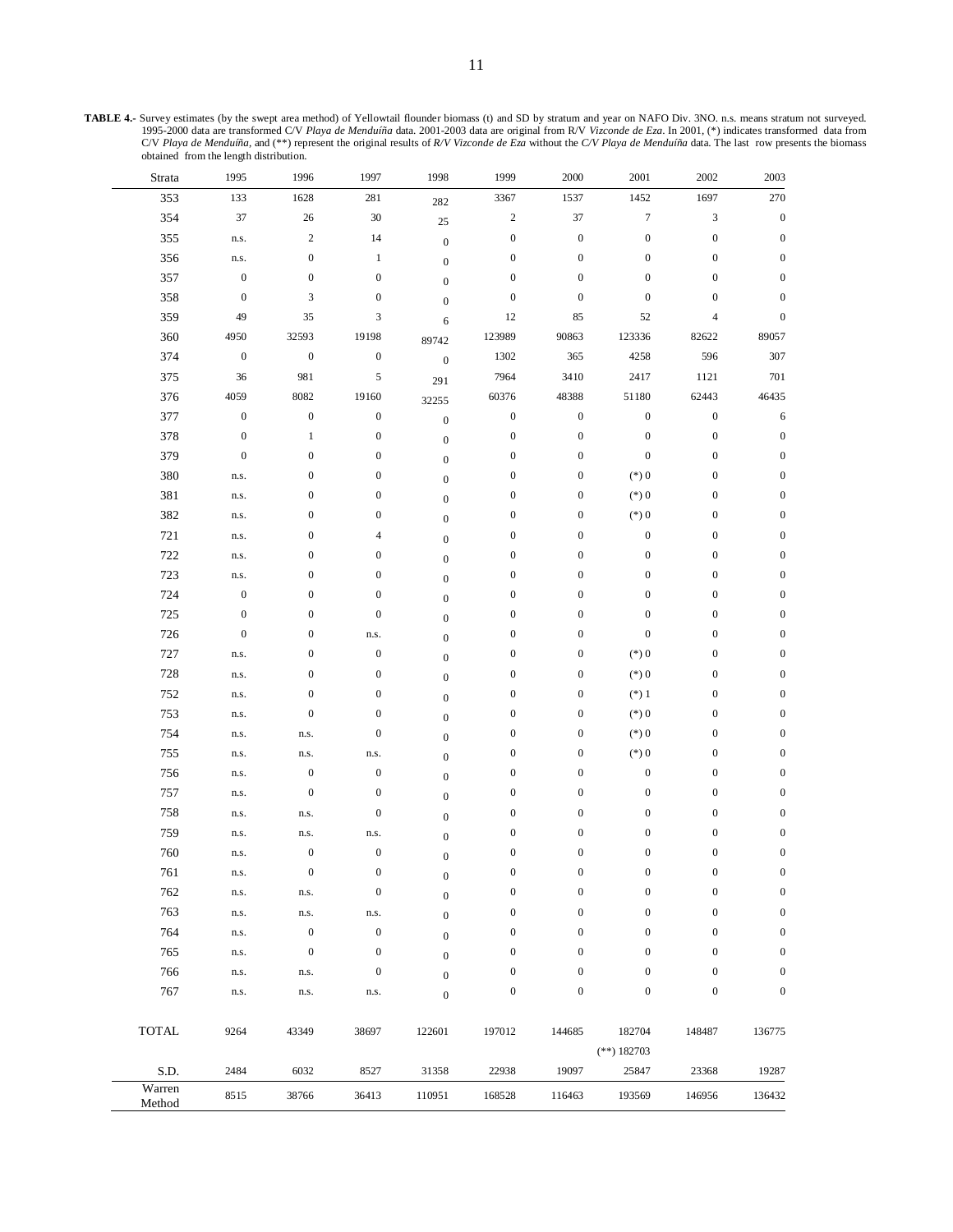**TABLE 5.-** Length weight relationships in the calculation of Yellowtail flounder biomass. The equation is Spanish Spring Surveys on NAFO Div. 3NO: 1995-2003. To calculate the parameters for the indeterminate individuals, we used the total data (males + females  $+$  indeterminate individuals)  $Weight = a(l+0.5)^b$ 

|         |             | 1995             | 1996             | 1997             | 1998             | 1999             | 2000             | 2001             | 2002             | 2003             |
|---------|-------------|------------------|------------------|------------------|------------------|------------------|------------------|------------------|------------------|------------------|
| Males   | a           | 0.0079           | 0.0080           | 0.0081           | 0.0075           | 0.0084           | 0.0036           | 0.0081           | 0.0075           | 0.0121           |
|         |             | $Error = 0.2653$ | $Error = 0.0907$ | $Error = 0.0936$ | $Error = 0.1034$ | $Error = 0.2119$ | $Error = 0.0994$ | $Error = 0.1248$ | $Error = 0.0729$ | $Error = 0.1109$ |
|         | b           | 3.0416           | 3.0342           | 3.0197           | 3.0376           | 3.0098           | 3.2403           | 3.0176           | 3.0271           | 2.8978           |
|         |             | $Error = 0.0799$ | $Error = 0.0269$ | $Error = 0.0281$ | $Error = 0.0313$ | $Error = 0.0610$ | $Error = 0.0300$ | $Error = 0.0374$ | $Error = 0.0226$ | $Error = 0.0348$ |
|         |             | $R^2 = 0.984$    | $R^2 = 0.998$    | $R^2 = 0.997$    | $R^2 = 0.997$    | $R^2 = 0.994$    | $R^2 = 0.997$    | $R^2 = 0.995$    | $R^2 = 0.998$    | $R^2 = 0.995$    |
|         |             | 0.0063           | 0.0056           | 0.0056           | 0.0067           | 0.0073           | 0.0026           | 0.0060           | 0.0051           | 0.0061           |
| Females | a           | $Error = 0.1251$ | $Error = 0.0632$ | $Error = 0.0517$ | $Error = 0.1290$ | $Error = 0.2607$ | $Error = 0.0914$ | $Error = 0.0841$ | $Error = 0.0901$ | $Error = 0.0995$ |
|         |             | 3.1083           | 3.1496           | 3.1382           | 3.0788           | 3.0577           | 3.3504           | 3.1122           | 3.1448           | 3.1079           |
|         | $\mathbf b$ | $Error = 0.0367$ | $Error = 0.0179$ | $Error = 0.0152$ | $Error = 0.0384$ | $Error = 0.0739$ | $Error = 0.0267$ | $Error = 0.0249$ | $Error = 0.0274$ | $Error = 0.0307$ |
|         |             | $R^2 = 0.995$    | $R^2 = 0.999$    | $R^2 = 0.999$    | $R^2 = 0.994$    | $R^2 = 0.989$    | $R^2 = 0.998$    | $R^2 = 0.997$    | $R^2 = 0.997$    | $R^2 = 0.996$    |
|         |             | 0.0088           | 0.0060           | 0.0060           | 0.0071           | 0.0078           | 0.0026           | 0.0092           | 0.0060           | 0.0069           |
|         |             | $Error = 0.1109$ | $Error = 0.0656$ | $Error = 0.0580$ | $Error = 0.0652$ | $Error = 0.1656$ | $Error = 0.0835$ | $Error = 0.1075$ | $Error = 0.0402$ | $Error = 0.1095$ |
| Indet.  | a           | 3.0144           | 3.1285           | 3.1166           | 3.0614           | 3.0406           | 3.3423           | 2.9883           | 3.0977           | 3.0737           |
|         |             | $Error = 0.0330$ | $Error = 0.0188$ | $Error = 0.0171$ | $Error = 0.0195$ | $Error = 0.0477$ | $Error = 0.0245$ | $Error = 0.0329$ | $Error = 0.0123$ | $Error = 0.0337$ |
|         | $\mathbf b$ | $R^2 = 0.996$    | $R^2 = 0.999$    | $R^2 = 0.999$    | $R^2 = 0.994$    | $R^2 = 0.995$    | $R^2 = 0.999$    | $R^2 = 0.994$    | $R^2 = 0.999$    | $R^2 = 0.995$    |
|         |             | 0.0079           | 0.0080           | 0.0081           | 0.0075           | 0.0084           | 0.0036           | 0.0081           | 0.0075           | 0.0121           |
|         |             | $Error = 0.2653$ | $Error = 0.0907$ | $Error = 0.0936$ | $Error = 0.1034$ | $Error = 0.2119$ | $Error = 0.0994$ | $Error = 0.1248$ | $Error = 0.0729$ | $Error = 0.1109$ |
|         |             | 3.0416           | 3.0342           | 3.0197           | 3.0376           | 3.0098           | 3.2403           | 3.0176           | 3.0271           | 2.8978           |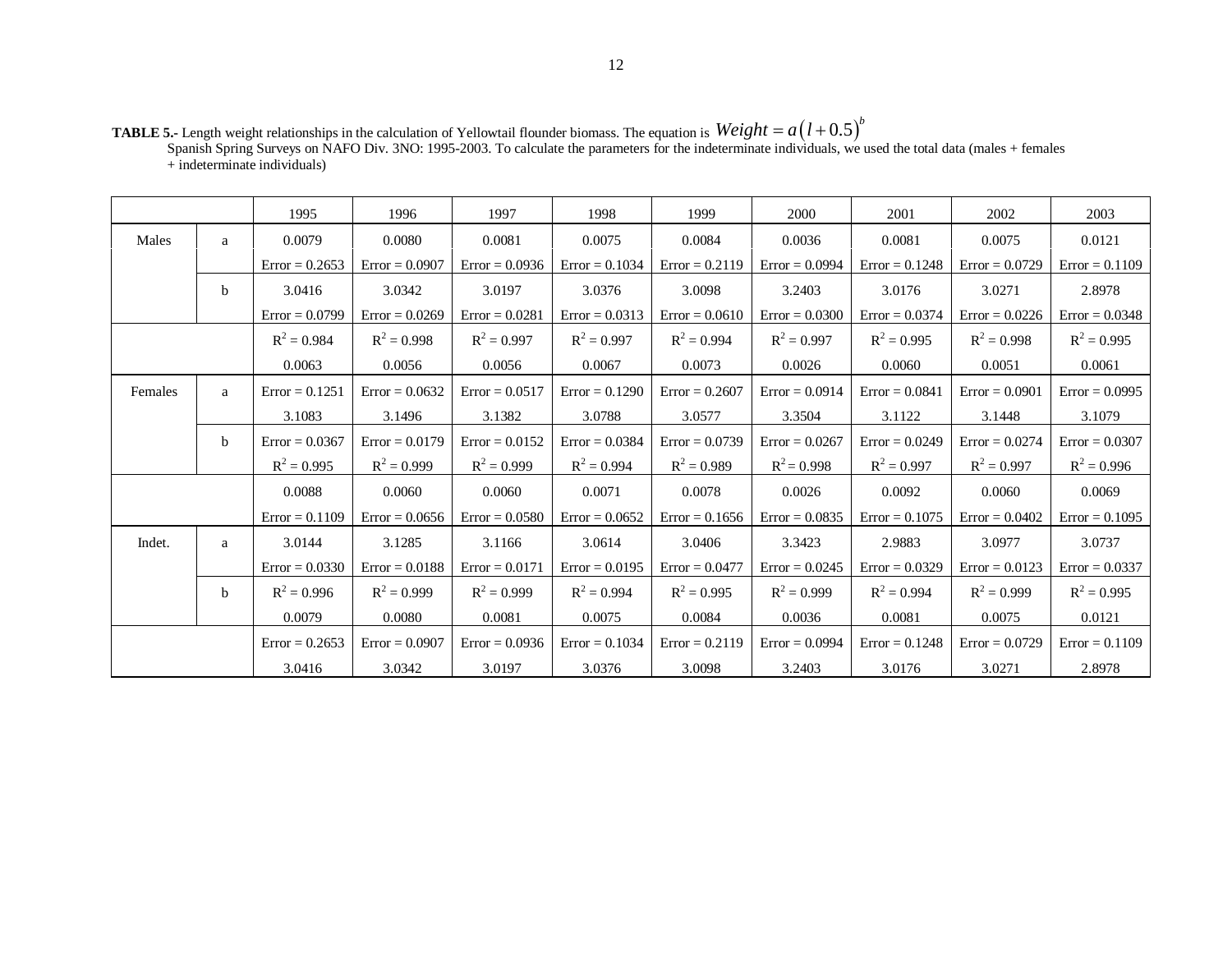**TABLE 6.-** Survey estimates (by the swept area method) of Yellowtail flounder abundance (,000) and SD by stratum and year on NAFO Div. 3NO. n.s. means stratum not surveyed. 1995-2000 data are transformed C/V Playa de Menduíña data. 2001-2003 data are original from R/V Vizconde de Eza. In 2001, (\*) indicates<br>transformed data from C/V Playa de Menduíña, and (\*\*) represent the orig The last row presents the biomass obtained from the length distribution.

÷,

| Strata        | 1995             | 1996             | 1997             | 1998             | 1999             | 2000             | 2001             | 2002             | 2003             |
|---------------|------------------|------------------|------------------|------------------|------------------|------------------|------------------|------------------|------------------|
| 353           | $248\,$          | 2976             | 625              | 589              | 6785             | 2876             | 3228             | 3188             | 548              |
| 354           | $\boldsymbol{0}$ | $\boldsymbol{0}$ | 59               | 65               | $\sqrt{4}$       | $87\,$           | 22               | $\boldsymbol{7}$ | $\boldsymbol{0}$ |
| 355           | n.s.             | $\boldsymbol{0}$ | $28\,$           | $\mathbf{1}$     | $\boldsymbol{0}$ | $\boldsymbol{0}$ | $\boldsymbol{0}$ | $\boldsymbol{0}$ | $\overline{0}$   |
| 356           | n.s.             | $\boldsymbol{0}$ | $\mathfrak{Z}$   | $\boldsymbol{0}$ | $\boldsymbol{0}$ | $\boldsymbol{0}$ | $\boldsymbol{0}$ | $\boldsymbol{0}$ |                  |
| 357           | $\boldsymbol{0}$ | $\boldsymbol{0}$ | $\boldsymbol{0}$ | $\boldsymbol{0}$ | $\boldsymbol{0}$ | $\boldsymbol{0}$ | $\boldsymbol{0}$ | $\mathbf{0}$     |                  |
| 358           | $\boldsymbol{0}$ | $\boldsymbol{0}$ | $\mathbf{1}$     | $\boldsymbol{0}$ | $\boldsymbol{0}$ | $\boldsymbol{0}$ | $\boldsymbol{0}$ | $\mathbf{0}$     | 0                |
| 359           | 79               | 59               | 14               | 17               | 26               | 239              | 126              | 6                | $\mathbf{0}$     |
| 360           | 17381            | 117234           | 95048            | 386709           | 468443           | 294001           | 429169           | 261818           | 261019           |
| 374           | $\boldsymbol{0}$ | $\boldsymbol{0}$ | $\boldsymbol{0}$ | $\sqrt{5}$       | 4568             | 919              | 9692             | 1159             | 666              |
| 375           | $90\,$           | 2375             | $\,8\,$          | 781              | 28975            | 12340            | 6313             | 3680             | 1823             |
| 376           | 21235            | 49707            | 109911           | 156793           | 283474           | 212973           | 248948           | 249811           | 183782           |
| 377           | $\boldsymbol{0}$ | $\boldsymbol{0}$ | $\boldsymbol{0}$ | $\boldsymbol{0}$ | $\boldsymbol{0}$ | $\mathbf{1}$     | $\boldsymbol{0}$ | $\boldsymbol{0}$ | $18\,$           |
| 378           | $\boldsymbol{0}$ | $\boldsymbol{0}$ | $\boldsymbol{0}$ | $\boldsymbol{0}$ | $\boldsymbol{0}$ | $\boldsymbol{0}$ | $\boldsymbol{0}$ | $\boldsymbol{0}$ | $\boldsymbol{0}$ |
| 379           | $\boldsymbol{0}$ | $\boldsymbol{0}$ | $\boldsymbol{0}$ | $\boldsymbol{0}$ | $\boldsymbol{0}$ | $\boldsymbol{0}$ | $\boldsymbol{0}$ | $\boldsymbol{0}$ | $\mathbf{0}$     |
| 380           | n.s.             | $\boldsymbol{0}$ | $\boldsymbol{0}$ | $\boldsymbol{0}$ | $\boldsymbol{0}$ | $\boldsymbol{0}$ | $(\ast)$ 0       | $\boldsymbol{0}$ | $\Omega$         |
| 381           | n.s.             | $\boldsymbol{0}$ | $\boldsymbol{0}$ | $\mathbf{0}$     | $\boldsymbol{0}$ | $\boldsymbol{0}$ | $(\ast)$ 0       | $\boldsymbol{0}$ |                  |
| 382           | n.s.             | $\boldsymbol{0}$ | $\boldsymbol{0}$ | $\mathbf{0}$     | $\boldsymbol{0}$ | $\boldsymbol{0}$ | $(*)2$           | $\boldsymbol{0}$ |                  |
| 721           | n.s.             | $\boldsymbol{0}$ | 9                | $\mathbf{0}$     | $\boldsymbol{0}$ | $\boldsymbol{0}$ | $\boldsymbol{0}$ | $\boldsymbol{0}$ |                  |
| 722           | n.s.             | $\boldsymbol{0}$ | $\boldsymbol{0}$ | $\boldsymbol{0}$ | $\boldsymbol{0}$ | $\boldsymbol{0}$ | $\boldsymbol{0}$ | $\boldsymbol{0}$ |                  |
| 723           | n.s.             | $\boldsymbol{0}$ | $\boldsymbol{0}$ | $\boldsymbol{0}$ | $\boldsymbol{0}$ | $\boldsymbol{0}$ | $\boldsymbol{0}$ | $\boldsymbol{0}$ |                  |
| 724           | $\boldsymbol{0}$ | $\boldsymbol{0}$ | $\mathbf{0}$     | $\boldsymbol{0}$ | $\boldsymbol{0}$ | $\boldsymbol{0}$ | $\boldsymbol{0}$ | $\boldsymbol{0}$ | O                |
| 725           | $\boldsymbol{0}$ | $\boldsymbol{0}$ | $\boldsymbol{0}$ | $\boldsymbol{0}$ | $\boldsymbol{0}$ | $\boldsymbol{0}$ | $\boldsymbol{0}$ | $\boldsymbol{0}$ |                  |
| 726           | $\boldsymbol{0}$ | $\boldsymbol{0}$ | n.s.             | $\boldsymbol{0}$ | $\boldsymbol{0}$ | $\boldsymbol{0}$ | $\boldsymbol{0}$ | $\boldsymbol{0}$ | O                |
| 727           | n.s.             | $\boldsymbol{0}$ | $\boldsymbol{0}$ | $\mathbf{0}$     | $\boldsymbol{0}$ | $\boldsymbol{0}$ | $(\ast)$ 0       | $\boldsymbol{0}$ |                  |
| 728           | n.s.             | $\boldsymbol{0}$ | $\boldsymbol{0}$ | $\boldsymbol{0}$ | $\boldsymbol{0}$ | $\boldsymbol{0}$ | $(\ast)$ 0       | $\boldsymbol{0}$ | $\Omega$         |
| 752           | n.s.             | $\boldsymbol{0}$ | $\boldsymbol{0}$ | $\mathbf{0}$     | $\boldsymbol{0}$ | $\boldsymbol{0}$ | $(*)2$           | $\boldsymbol{0}$ | $\Omega$         |
| 753           | n.s.             | $\boldsymbol{0}$ | $\boldsymbol{0}$ | $\boldsymbol{0}$ | $\boldsymbol{0}$ | $\boldsymbol{0}$ | $(\ast)$ 0       | $\boldsymbol{0}$ | $\Omega$         |
| 754           | n.s.             | n.s.             | $\boldsymbol{0}$ | $\boldsymbol{0}$ | $\boldsymbol{0}$ | $\boldsymbol{0}$ | $(\ast)$ 0       | $\boldsymbol{0}$ |                  |
| 755           | n.s.             | n.s.             | n.s.             | $\boldsymbol{0}$ | $\boldsymbol{0}$ | $\boldsymbol{0}$ | $(\ast)$ 0       | $\mathbf{0}$     | O                |
| 756           | n.s.             | $\boldsymbol{0}$ | $\boldsymbol{0}$ | $\boldsymbol{0}$ | $\boldsymbol{0}$ | $\boldsymbol{0}$ | $\boldsymbol{0}$ | $\boldsymbol{0}$ |                  |
| 757           | n.s.             | $\boldsymbol{0}$ | $\boldsymbol{0}$ | $\boldsymbol{0}$ | $\boldsymbol{0}$ | $\boldsymbol{0}$ | $(\ast)$ 0       | $\boldsymbol{0}$ |                  |
| 758           | n.s.             | n.s.             | $\boldsymbol{0}$ | $\mathbf{0}$     | $\boldsymbol{0}$ | $\boldsymbol{0}$ | $(\ast)$ 0       | $\boldsymbol{0}$ |                  |
| 759           | n.s.             | n.s.             | n.s.             | $\boldsymbol{0}$ | $\boldsymbol{0}$ | $\boldsymbol{0}$ | $(\ast)$ 0       | $\boldsymbol{0}$ | 0                |
| 760           | n.s.             | $\boldsymbol{0}$ | $\boldsymbol{0}$ | $\boldsymbol{0}$ | $\boldsymbol{0}$ | $\boldsymbol{0}$ | $\boldsymbol{0}$ | $\boldsymbol{0}$ | $\mathbf{0}$     |
| 761           | n.s.             | $\bf{0}$         | $\boldsymbol{0}$ | $\boldsymbol{0}$ | $\boldsymbol{0}$ | $\boldsymbol{0}$ | $\boldsymbol{0}$ | $\boldsymbol{0}$ | $\bf{0}$         |
| 762           | n.s.             | n.s.             | $\boldsymbol{0}$ | $\boldsymbol{0}$ | $\boldsymbol{0}$ | $\boldsymbol{0}$ | $\boldsymbol{0}$ | $\mathbf{0}$     | $\boldsymbol{0}$ |
| 763           | n.s.             | n.s.             | n.s.             | $\boldsymbol{0}$ | $\boldsymbol{0}$ | $\boldsymbol{0}$ | $(\ast)$ 0       | $\mathbf{0}$     | $\boldsymbol{0}$ |
| 764           | n.s.             | $\boldsymbol{0}$ | $\boldsymbol{0}$ | $\boldsymbol{0}$ | $\boldsymbol{0}$ | $\boldsymbol{0}$ | $\boldsymbol{0}$ | $\mathbf{0}$     | $\boldsymbol{0}$ |
| 765           | n.s.             | $\mathbf{0}$     | $\boldsymbol{0}$ | $\mathbf{0}$     | $\boldsymbol{0}$ | $\boldsymbol{0}$ | $\boldsymbol{0}$ | $\mathbf{0}$     | $\boldsymbol{0}$ |
| 766           | n.s.             | n.s.             | $\boldsymbol{0}$ | $\mathbf{0}$     | $\boldsymbol{0}$ | $\boldsymbol{0}$ | $(*)0$           | $\boldsymbol{0}$ | $\boldsymbol{0}$ |
| 767           | n.s.             | n.s.             | n.s.             | $\overline{0}$   | $\boldsymbol{0}$ | $\boldsymbol{0}$ | $(\ast)$ 0       | $\boldsymbol{0}$ | $\boldsymbol{0}$ |
| <b>TOTAL</b>  | 39034            | 172349           | 205704           | 544960           | 792275           | 523436           | 697502           | 519668           | 447855           |
|               |                  |                  |                  |                  |                  |                  | $(**)$ 697498    |                  |                  |
| S.D.          | 10329            | 25697            | 51939            | 141937           | 82097            | 70250            | 95696            | 80292            | 63865            |
| Warren Method | 46493            | 187821           | 223069           | 510857           | 781010           | 506980           | 697498           | 519700           | 447855           |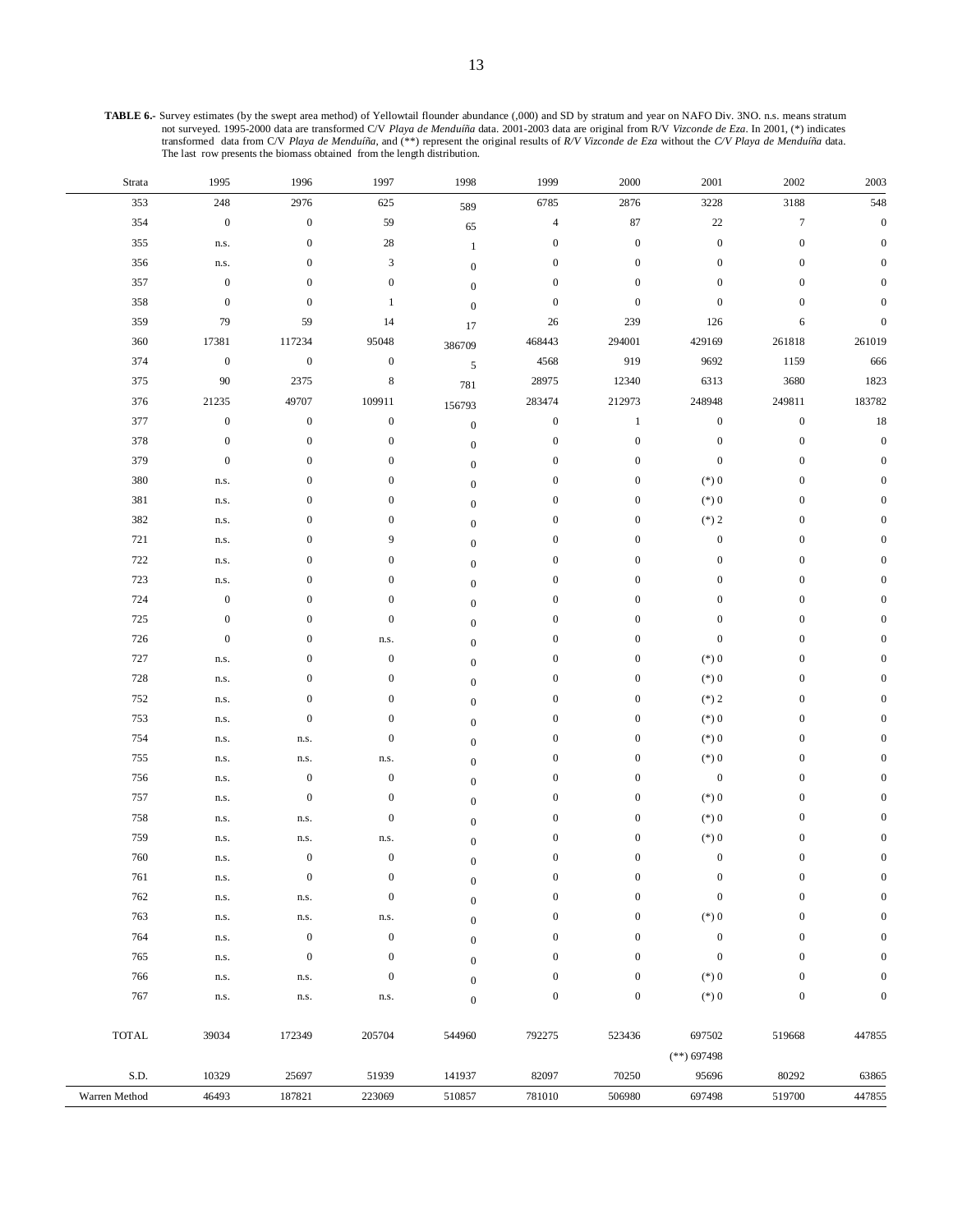|                          |         | 1995     |        |         | 1996      |        |         | 1997    |              |
|--------------------------|---------|----------|--------|---------|-----------|--------|---------|---------|--------------|
| Lenght (cm.)             | Males   | Females  | Indet. | Males   | Females   | Indet. | Males   | Females | Indet.       |
| 6                        | 0.000   | 0.000    | 0.000  | 0.000   | 0.000     | 0.000  | 0.000   | 0.000   | 0.000        |
| $\,8\,$                  | 0.000   | 0.000    | 0.000  | 0.000   | 0.000     | 0.000  | 0.000   | 0.000   | 0.000        |
| 10                       | 0.000   | 0.000    | 3.884  | 0.000   | 0.000     | 0.116  | 0.000   | 0.000   | 0.000        |
| 12                       | 0.000   | 0.000    | 8.662  | 0.000   | 0.000     | 2.724  | 0.555   | 0.555   | 0.000        |
| 14                       | 9.802   | 21.729   | 50.211 | 0.000   | 0.000     | 6.906  | 4.351   | 3.566   | 0.000        |
| 16                       | 17.751  | 20.868   | 8.556  | 0.461   | 1.357     | 10.792 | 4.158   | 3.658   | 0.000        |
| 18                       | 31.147  | 49.336   | 2.043  | 3.500   | 34.379    | 20.662 | 12.772  | 7.003   | 0.000        |
| 20                       | 38.737  | 47.024   | 0.000  | 18.811  | 101.476   | 5.320  | 39.482  | 45.431  | 0.000        |
| 22                       | 54.257  | 53.939   | 0.000  | 27.446  | 124.505   | 0.925  | 88.041  | 70.299  | 0.000        |
| 24                       | 65.453  | 82.828   | 0.000  | 37.906  | 120.527   | 0.000  | 109.040 | 99.443  | 0.000        |
| 26                       | 38.165  | 50.183   | 0.000  | 34.579  | 87.273    | 0.000  | 92.277  | 94.152  | 0.000        |
| 28                       | 25.371  | 22.552   | 0.000  | 30.563  | 39.387    | 0.000  | 65.688  | 81.571  | 0.000        |
| 30                       | 27.683  | 39.844   | 0.000  | 27.056  | 38.018    | 0.000  | 29.887  | 50.364  | 0.000        |
| 32                       | 22.738  | 50.066   | 0.000  | 20.142  | 25.502    | 0.000  | 13.717  | 21.478  | 0.000        |
| 34                       | 17.636  | 42.452   | 0.000  | 22.402  | 18.938    | 0.000  | 9.443   | 12.525  | 0.000        |
| 36                       | 9.692   | 23.398   | 0.000  | 15.981  | 28.922    | 0.000  | 4.566   | 9.149   | 0.000        |
| 38                       | 5.513   | 15.499   | 0.000  | 9.004   | 27.374    | 0.000  | 2.832   | 7.504   | 0.000        |
| 40                       | 5.574   | 13.342   | 0.000  | 5.141   | 18.447    | 0.000  | 1.188   | 7.440   | 0.000        |
| 42                       | 1.769   | 9.136    | 0.000  | 1.554   | 13.931    | 0.000  | 0.351   | 4.138   | 0.000        |
| 44                       | 0.108   | 5.838    | 0.000  | 1.717   | 7.581     | 0.000  | 0.263   | 2.000   | 0.000        |
| 46                       | 0.098   | 2.390    | 0.000  | 0.379   | 5.216     | 0.000  | 0.019   | 0.571   | 0.000        |
| 48                       | 0.000   | 2.133    | 0.000  | 0.116   | 1.504     | 0.000  | 0.000   | 0.143   | 0.000        |
| 50                       | 0.000   | 1.592    | 0.000  | 0.000   | 1.036     | 0.000  | 0.000   | 0.299   | 0.000        |
| 52                       | 0.000   | 0.673    | 0.000  | 0.000   | 0.262     | 0.000  | 0.000   | 0.000   | 0.000        |
| 54                       | 0.000   | 0.257    | 0.000  | 0.000   | $0.000\,$ | 0.000  | 0.000   | 0.082   | $0.000\,$    |
| 56                       | 0.000   | 0.068    | 0.000  | 0.000   | 0.161     | 0.000  | 0.000   | 0.000   | 0.000        |
| Total                    | 371.496 | 555.147  | 73.357 | 256.758 | 695.796   | 47.446 | 478.628 | 521.372 | 0.000        |
| $N^{\circ}$ Ind. $(*)$ : | 1876    | 3003     | 81     | 1837    | 4584      | 249    | 3635    | 4469    | $\mathbf{0}$ |
| $No$ samples:            |         | 43       |        |         | 33        |        |         | 54      |              |
| Range:                   |         | $9 - 56$ |        |         | $10 - 55$ |        |         | 12-53   |              |
| Total catch:             |         | 1189     |        |         | 5702      |        |         | 4923    |              |
| Sampled catch:           |         | 375      |        |         | 532       |        |         | 585     |              |
| Total hauls:             |         | 77       |        |         | 112       |        |         | 128     |              |

**TABLE 7.-** Yellowtail flounder length distribution. Estimated numbers in frequency in ‰. Spanish Spring Survey on NAFO 3NO: 1995-2003. Indet. means indeterminate. 1995-2000 data are transformed C/V *Playa de Menduíña* data. 2001- 2003 data are original R/V *Vizconde de Eza* data. (\*) indicates untransformed data.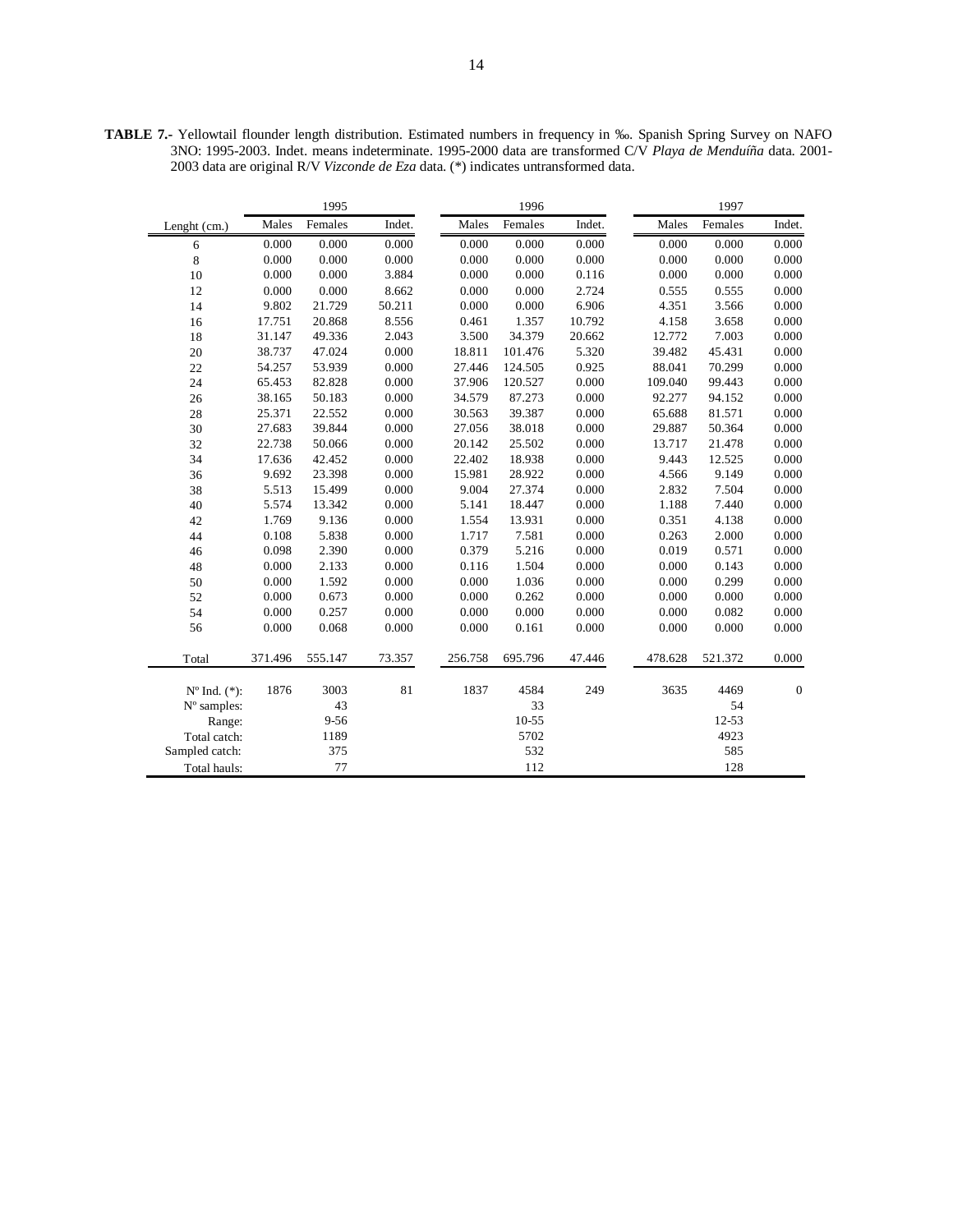**TABLE 7 (cont.).-** Yellowtail flounder length distribution. Estimated numbers in frequency in ‰. Spanish Spring Survey on NAFO 3NO: 1995-2003. Indet. means indeterminate. 1995-2000 data are transformed C/V *Playa de Menduíña* data. 2001-2003 data are original R/V *Vizconde de Eza* data. (\*) indicates untransformed data.

|                          |         | 1998    |           |         | 1999     |        |         | 2000    |                  |
|--------------------------|---------|---------|-----------|---------|----------|--------|---------|---------|------------------|
| Lenght (cm.)             | Males   | Females | Indet.    | Males   | Females  | Indet. | Males   | Females | Indet.           |
| 6                        | 0.000   | 0.000   | 0.000     | 0.000   | 0.000    | 0.000  | 0.000   | 0.000   | 0.000            |
| 8                        | 0.000   | 0.000   | 0.000     | 0.000   | 0.000    | 0.847  | 0.000   | 0.000   | 0.000            |
| 10                       | 0.000   | 0.000   | 0.000     | 0.711   | 0.711    | 2.252  | 0.000   | 0.000   | 0.000            |
| 12                       | 0.000   | 0.000   | 2.949     | 12.276  | 5.041    | 1.694  | 1.567   | 1.180   | 0.000            |
| 14                       | 0.000   | 0.000   | $0.000\,$ | 19.260  | 19.844   | 0.000  | 8.922   | 13.083  | 0.000            |
| 16                       | 0.695   | 1.235   | 0.000     | 11.276  | 9.778    | 0.000  | 10.879  | 11.747  | 0.000            |
| 18                       | 6.250   | 4.394   | 0.000     | 12.637  | 15.474   | 0.000  | 21.514  | 20.888  | 0.000            |
| 20                       | 21.224  | 15.739  | 0.000     | 11.804  | 11.127   | 0.000  | 25.494  | 30.445  | 0.000            |
| 22                       | 27.057  | 24.952  | 0.000     | 30.198  | 18.135   | 0.000  | 29.542  | 39.488  | 0.000            |
| 24                       | 53.762  | 45.206  | 0.000     | 44.081  | 31.251   | 0.000  | 28.072  | 28.206  | 0.000            |
| 26                       | 100.991 | 78.713  | 0.000     | 76.802  | 45.381   | 0.000  | 47.361  | 37.910  | 0.000            |
| 28                       | 105.031 | 105.954 | 0.000     | 104.708 | 71.497   | 0.000  | 81.922  | 48.776  | 0.000            |
| 30                       | 73.860  | 95.137  | 0.000     | 83.346  | 77.946   | 0.000  | 95.344  | 52.856  | 0.000            |
| 32                       | 35.580  | 65.289  | 0.000     | 42.172  | 79.732   | 0.000  | 63.842  | 69.216  | 0.000            |
| 34                       | 11.712  | 41.690  | 0.000     | 17.842  | 51.480   | 0.000  | 31.383  | 64.121  | 0.000            |
| 36                       | 6.912   | 26.995  | 0.000     | 11.361  | 28.459   | 0.000  | 10.499  | 42.364  | 0.000            |
| 38                       | 4.321   | 14.469  | 0.000     | 5.719   | 18.152   | 0.000  | 6.178   | 27.652  | 0.000            |
| 40                       | 1.886   | 12.461  | 0.000     | 1.980   | 10.065   | 0.000  | 3.896   | 16.696  | 0.000            |
| 42                       | 1.129   | 7.487   | 0.000     | 0.583   | 7.261    | 0.000  | 1.161   | 12.280  | 0.000            |
| 44                       | 0.111   | 3.988   | 0.000     | 0.351   | 3.515    | 0.000  | 0.190   | 8.079   | 0.000            |
| 46                       | 0.008   | 1.186   | 0.000     | 0.037   | 1.455    | 0.000  | 0.006   | 4.009   | 0.000            |
| 48                       | 0.012   | 1.344   | 0.000     | 0.120   | 1.121    | 0.000  | 0.009   | 1.947   | 0.000            |
| 50                       | 0.000   | 0.270   | 0.000     | 0.000   | 0.468    | 0.000  | 0.000   | 0.915   | 0.000            |
| 52                       | 0.000   | 0.000   | $0.000\,$ | 0.000   | 0.050    | 0.000  | 0.000   | 0.305   | 0.000            |
| 54                       | 0.000   | 0.000   | 0.000     | 0.000   | 0.000    | 0.000  | 0.000   | 0.057   | 0.000            |
| 56                       | 0.000   | 0.000   | 0.000     | 0.000   | 0.000    | 0.000  | 0.000   | 0.000   | 0.000            |
| Total                    | 450.542 | 546.509 | 2.949     | 487.263 | 507.943  | 4.793  | 467.781 | 532.219 | 0.000            |
| $N^{\circ}$ Ind. $(*)$ : | 2848    | 3693    | 3         | 4616    | 5076     | 6      | 3323    | 4100    | $\boldsymbol{0}$ |
| N° samples:              |         | 48      |           |         | 39       |        |         | 42      |                  |
| Range:                   |         | 11-49   |           |         | $8 - 52$ |        |         | 11-54   |                  |
| Total catch:             |         | 12231   |           |         | 17169    |        |         | 12742   |                  |
| Sampled catch:           |         | 536     |           |         | 796      |        |         | 717     |                  |
| Total hauls:             |         | 124     |           |         | 114      |        |         | 118     |                  |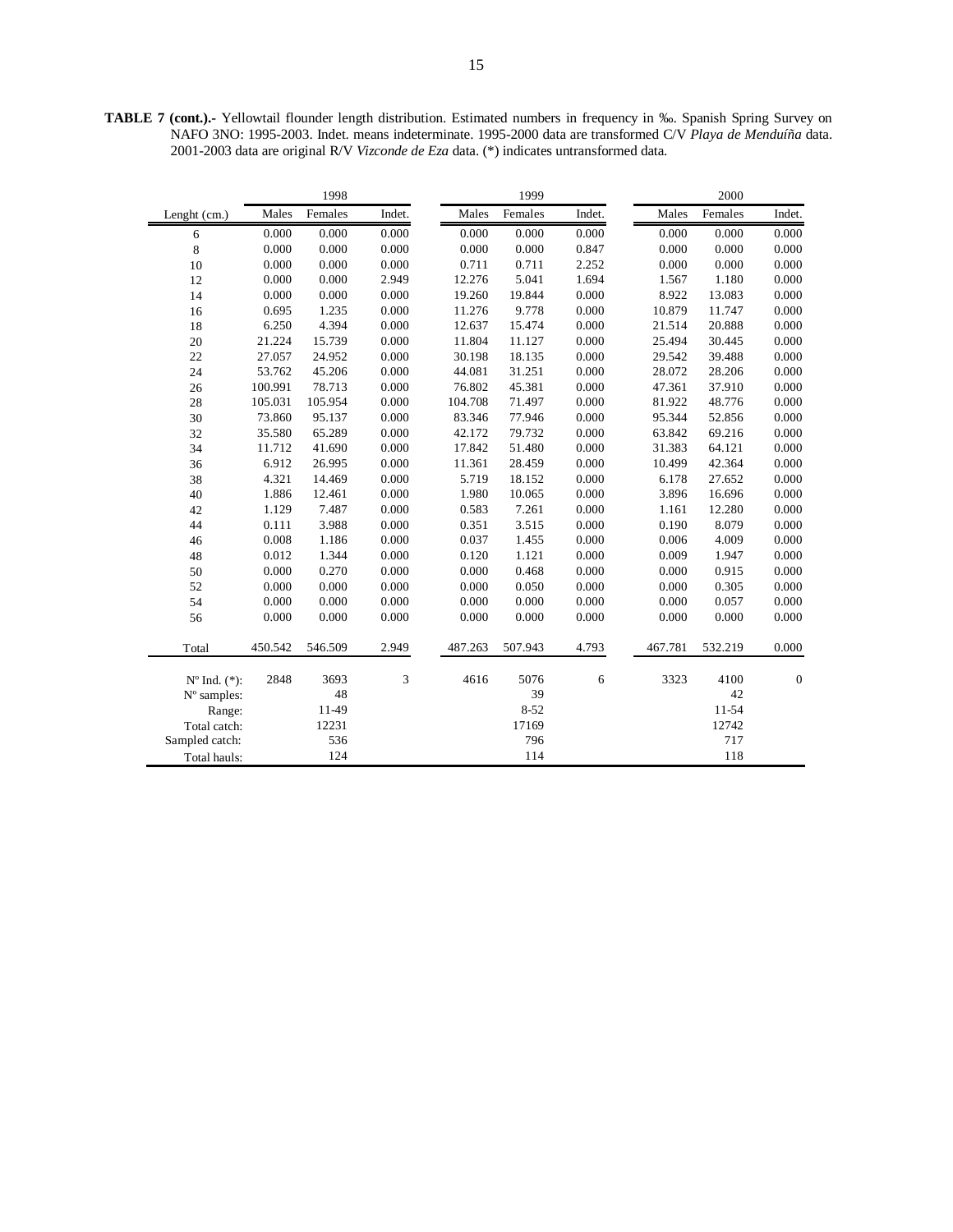**TABLE 7 (cont.).-** Yellowtail flounder length distribution. Estimated numbers in frequency in ‰. Spanish Spring Survey on NAFO 3NO: 1995-2003. Indet. means indeterminate. 1995-2000 data are transformed C/V *Playa de Menduíña* data. 2001-2003 data are original R/V *Vizconde de Eza* data. (\*) indicates untransformed data.

|                          |         | 2001     |        |         | 2002     |        |         | 2003      |        |
|--------------------------|---------|----------|--------|---------|----------|--------|---------|-----------|--------|
| Lenght (cm.)             | Males   | Females  | Indet. | Males   | Females  | Indet. | Males   | Females   | Indet. |
| 6                        | 0.000   | 0.000    | 0.137  | 0.000   | 0.000    | 0.201  | 0.000   | 0.000     | 0.027  |
| 8                        | 0.000   | 0.000    | 1.005  | 0.215   | 0.644    | 0.823  | 0.027   | 0.223     | 1.196  |
| 10                       | 0.000   | 0.121    | 3.110  | 1.385   | 0.919    | 0.201  | 0.487   | 0.793     | 0.286  |
| 12                       | 0.134   | 1.251    | 2.102  | 2.053   | 1.596    | 0.000  | 2.108   | 2.236     | 0.000  |
| 14                       | 0.796   | 1.834    | 1.754  | 0.286   | 0.503    | 0.000  | 2.145   | 2.312     | 0.000  |
| 16                       | 2.344   | 3.560    | 0.205  | 3.148   | 3.491    | 0.000  | 2.437   | 1.027     | 0.000  |
| 18                       | 7.815   | 8.145    | 0.652  | 4.497   | 3.105    | 0.000  | 2.099   | 1.604     | 0.000  |
| $20\,$                   | 19.776  | 20.147   | 0.077  | 7.500   | 6.464    | 0.000  | 2.774   | 3.555     | 0.000  |
| 22                       | 26.061  | 39.400   | 0.000  | 19.726  | 14.963   | 0.000  | 6.019   | 6.771     | 0.000  |
| 24                       | 28.699  | 34.438   | 0.000  | 30.406  | 25.945   | 0.000  | 15.853  | 12.998    | 0.000  |
| $26\,$                   | 31.027  | 30.579   | 0.000  | 41.384  | 39.659   | 0.000  | 38.930  | 28.882    | 0.000  |
| 28                       | 57.475  | 37.091   | 0.000  | 52.845  | 40.782   | 0.000  | 70.596  | 52.980    | 0.000  |
| 30                       | 87.437  | 49.478   | 0.000  | 83.736  | 42.848   | 0.000  | 90.472  | 59.930    | 0.000  |
| 32                       | 88.774  | 69.391   | 0.000  | 97.471  | 72.278   | 0.000  | 106.832 | 65.227    | 0.000  |
| 34                       | 43.602  | 87.801   | 0.000  | 58.725  | 97.327   | 0.000  | 63.872  | 96.590    | 0.000  |
| 36                       | 17.143  | 73.139   | 0.000  | 17.909  | 91.267   | 0.000  | 24.619  | 106.275   | 0.000  |
| 38                       | 7.750   | 52.856   | 0.000  | 6.649   | 59.272   | 0.000  | 8.400   | 59.322    | 0.000  |
| $40\,$                   | 7.091   | 24.456   | 0.000  | 4.107   | 34.607   | 0.000  | 2.326   | 32.145    | 0.000  |
| 42                       | 1.762   | 14.030   | 0.000  | 1.647   | 14.083   | 0.000  | 0.851   | 11.853    | 0.000  |
| 44                       | 0.902   | 7.616    | 0.000  | 0.402   | 8.974    | 0.000  | 0.579   | 6.124     | 0.000  |
| 46                       | 0.373   | 3.776    | 0.000  | 0.000   | 3.459    | 0.000  | 0.262   | 4.042     | 0.000  |
| 48                       | 0.121   | 2.113    | 0.000  | 0.037   | 1.466    | 0.000  | 0.000   | 1.233     | 0.000  |
| 50                       | 0.000   | 0.489    | 0.000  | 0.031   | 0.864    | 0.000  | 0.000   | 0.551     | 0.000  |
| 52                       | 0.000   | 0.103    | 0.000  | 0.031   | 0.070    | 0.000  | 0.000   | 0.133     | 0.000  |
| 54                       | 0.000   | 0.067    | 0.000  | 0.000   | 0.000    | 0.000  | 0.000   | 0.000     | 0.000  |
| 56                       | 0.000   | 0.000    | 0.000  | 0.000   | 0.000    | 0.000  | 0.000   | $0.000\,$ | 0.000  |
| Total                    | 429.079 | 561.879  | 9.042  | 434.190 | 564.584  | 1.225  | 441.686 | 556.805   | 1.509  |
| $N^{\circ}$ Ind. $(*)$ : | 3358    | 4684     | 80     | 3419    | 4576     | 7      | 2424    | 3254      | 12     |
| $No$ samples:            |         | 43       |        |         | 43       |        |         | 37        |        |
| Range:                   |         | $6 - 53$ |        |         | $6 - 52$ |        |         | $5 - 52$  |        |
| Total catch:             |         | 16141    |        |         | 14385    |        |         | 11280     |        |
| Sampled catch:           |         | 2298     |        |         | 2269     |        |         | 1864      |        |
| Total hauls:             |         | 83       |        |         | 125      |        |         | 122       |        |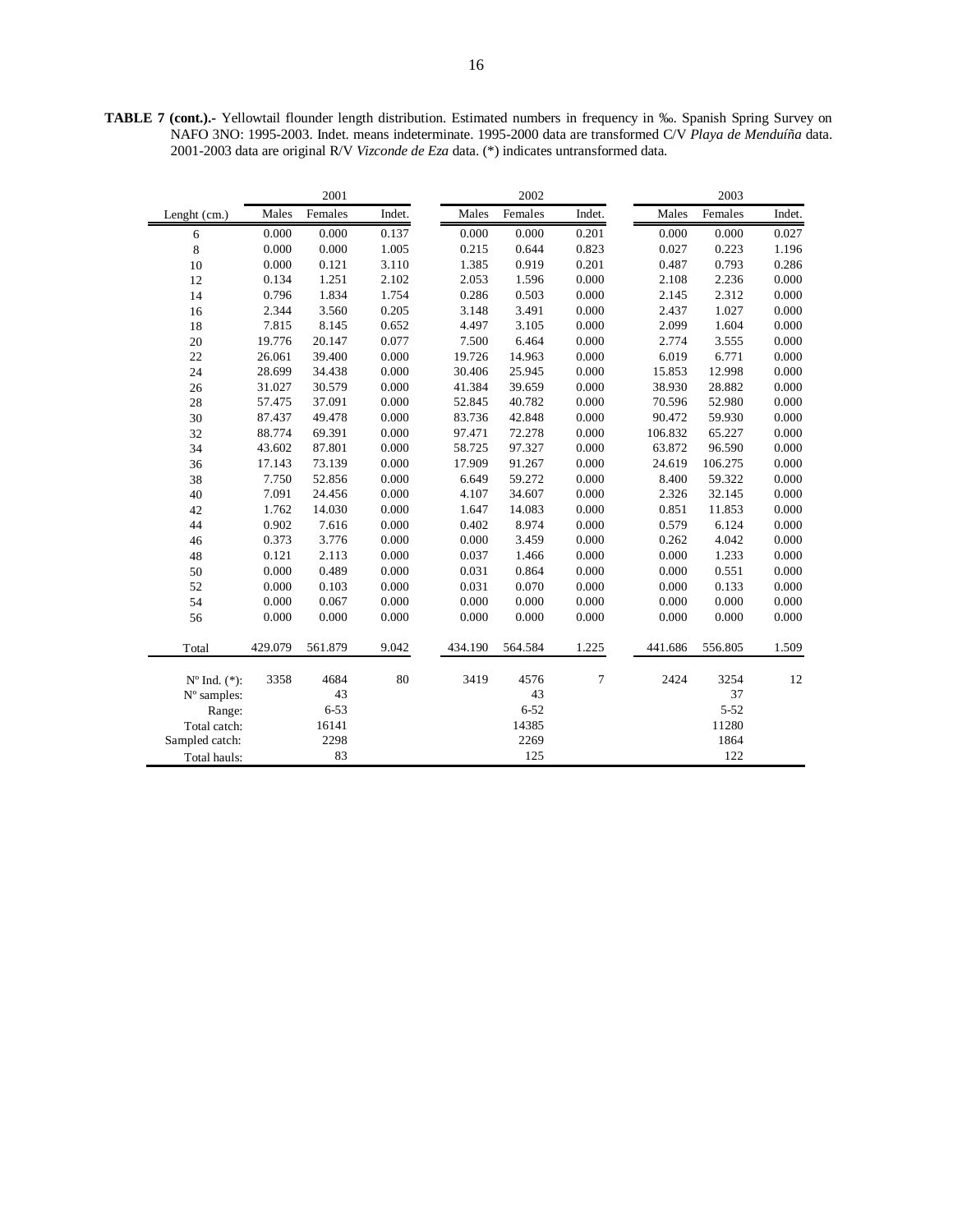

**FIG. 1.** Yellowtail flounder stratified mean catches in Kg and ±SD by year. Spanish Spring surveys on NAFO Div. 3NO: 1995-2003 (1995-2000 transformed data from C/V *Playa de Menduíña*; 2001- 2003 original data from R/V *Vizconde de Eza*).



**FIG. 2.** Yellowtail flounder biomass in tons and ±SD by year. Spanish Spring surveys on NAFO Div. 3NO: 1995-2003 (1995-2000 transformed data from C/V *Playa de Menduíña*; 2001-2003 original data from R/V *Vizconde de Eza*).



**FIG. 3.** Yellowtail flounder biomass in tons transformed with the two different methods: MCG and Warren.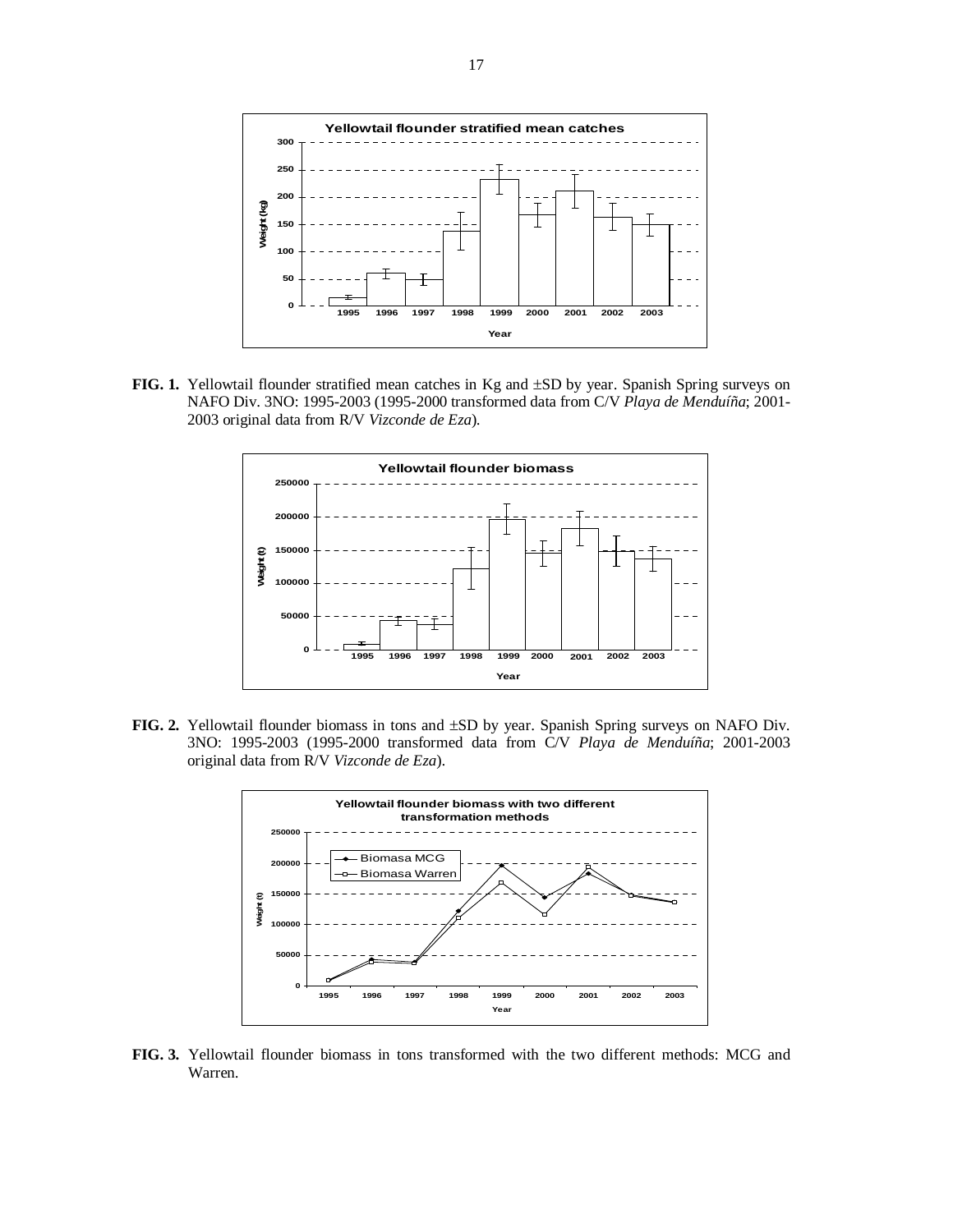

**FIG. 4.** Yellowtail flounder abundance in thousand and ±SD by year. Spanish Spring surveys on NAFO Div. 3NO: 1995-2003 (1995-2000 transformed data from C/V *Playa de Menduíña*; 2001-2003 original data from R/V *Vizconde de Eza*).



**FIG. 5.** Yellowtail flounder abundance in thousands transformed with the two different methods: MCG and Warren.